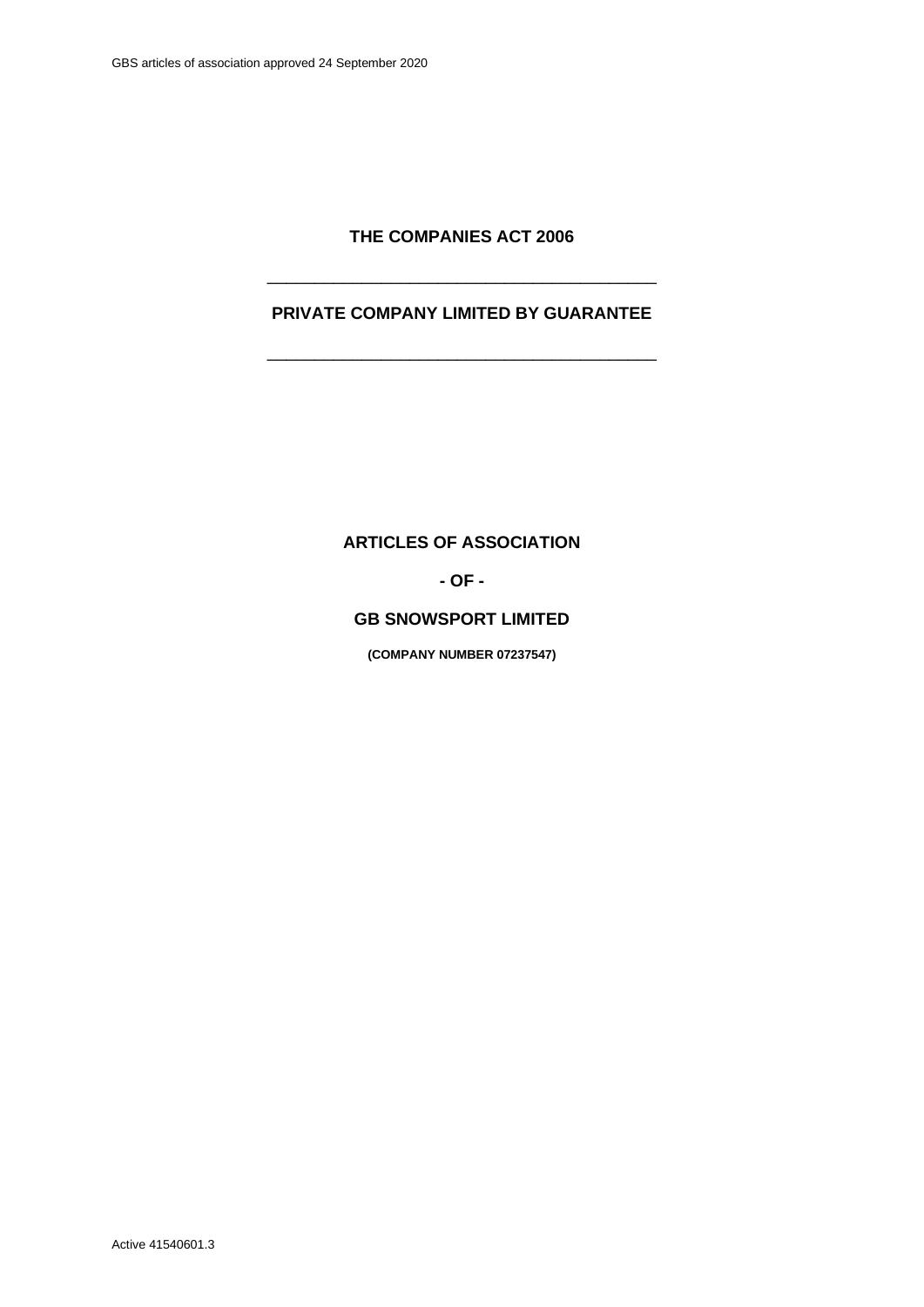# **TABLE OF CONTENTS**

| 1.  |  |
|-----|--|
| 2.  |  |
| 3.  |  |
| 4.  |  |
| 5.  |  |
| 6.  |  |
| 7.  |  |
| 8.  |  |
| 9.  |  |
| 10. |  |
| 11. |  |
| 12. |  |
| 13. |  |
| 14. |  |
| 15. |  |
| 16. |  |
| 17. |  |
| 18. |  |
| 19. |  |
| 20. |  |
|     |  |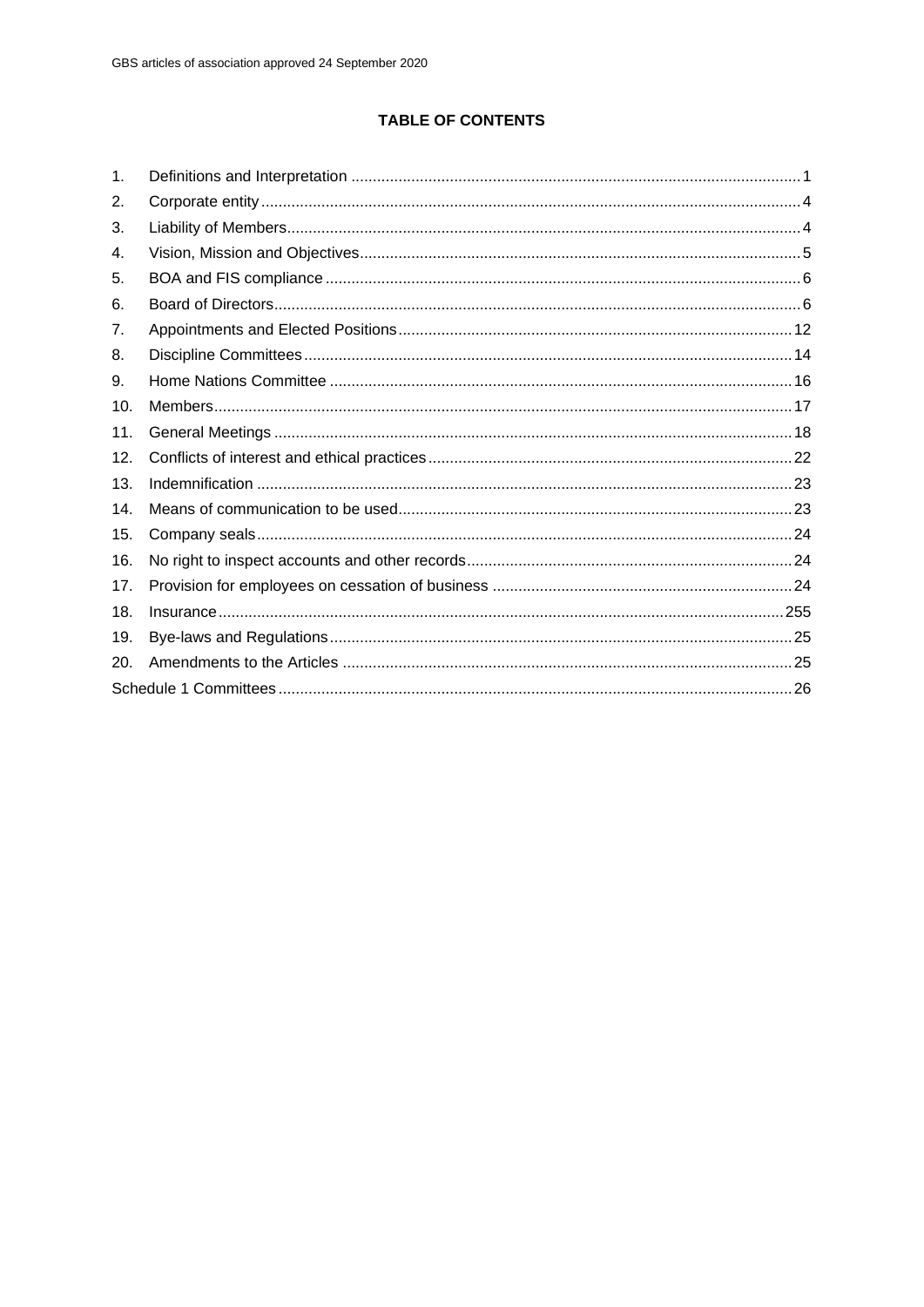# **THE COMPANIES ACT 2006**

# **PRIVATE COMPANY LIMITED BY GUARANTEE**

**\_\_\_\_\_\_\_\_\_\_\_\_\_\_\_\_\_\_\_\_\_\_\_\_\_\_\_\_\_\_\_\_\_\_\_\_\_\_\_\_\_**

# **ARTICLES OF ASSOCIATION**

**\_\_\_\_\_\_\_\_\_\_\_\_\_\_\_\_\_\_\_\_\_\_\_\_\_\_\_\_\_\_\_\_\_\_\_\_\_\_\_\_\_**

#### **- OF -**

#### **GB SNOWSPORT LIMITED**

#### **(Adopted by special resolution passed on 24 September 2020)**

### <span id="page-2-0"></span>1. **Definitions and Interpretation**

1.1 In these Articles, the following words and expressions have the following meanings:

**Academy:** means any establishment set up with the purpose of providing training programmes for British snowsports athletes as well as providing educational support and which meets such eligibility criteria as reasonably imposed by the Board from time to time, and "**Academies**" shall be construed accordingly;

**AGM:** means the annual general meeting of Members in accordance with Article [11;](#page-19-0)

**Articles:** means these articles, which constitute GBS's constitution;

**bankruptcy:** means individual insolvency proceedings, including individual insolvency proceedings in a jurisdiction other than England and Wales which have an effect similar to that of bankruptcy in England and Wales;

**BOA:** means the British Olympic Association (the National Olympic Committee for GBS), which shall include any successor body to the British Olympic Association from time to time;

**Board:** means the board of directors of GBS;

**CA 2006:** means the Companies Act 2006;

**CEO:** means the Chief Executive Officer of the Company appointed pursuant to Article [7.1;](#page-13-1)

**CFO:** means the Chief Financial Officer of the Company;

**Chairman:** means the chairman of the Board appointed in accordance with Article [7.2;](#page-13-2)

**Clear Days:** means (in relation to the period of a notice) that period excluding the day when the notice is given or deemed to be given and the day for which it is given or on which it is to take effect;

**Club:** means a club established to promote competitive snowsports whose members are Members but which club may or may not be affiliated to a Home Nation, and which meets such eligibility criteria as reasonably imposed by the Board from time to time;

**Committees:** means the several Discipline Committees, and those committees established by the Board set out in [Schedule 1](#page-27-0) hereto or otherwise from time to time;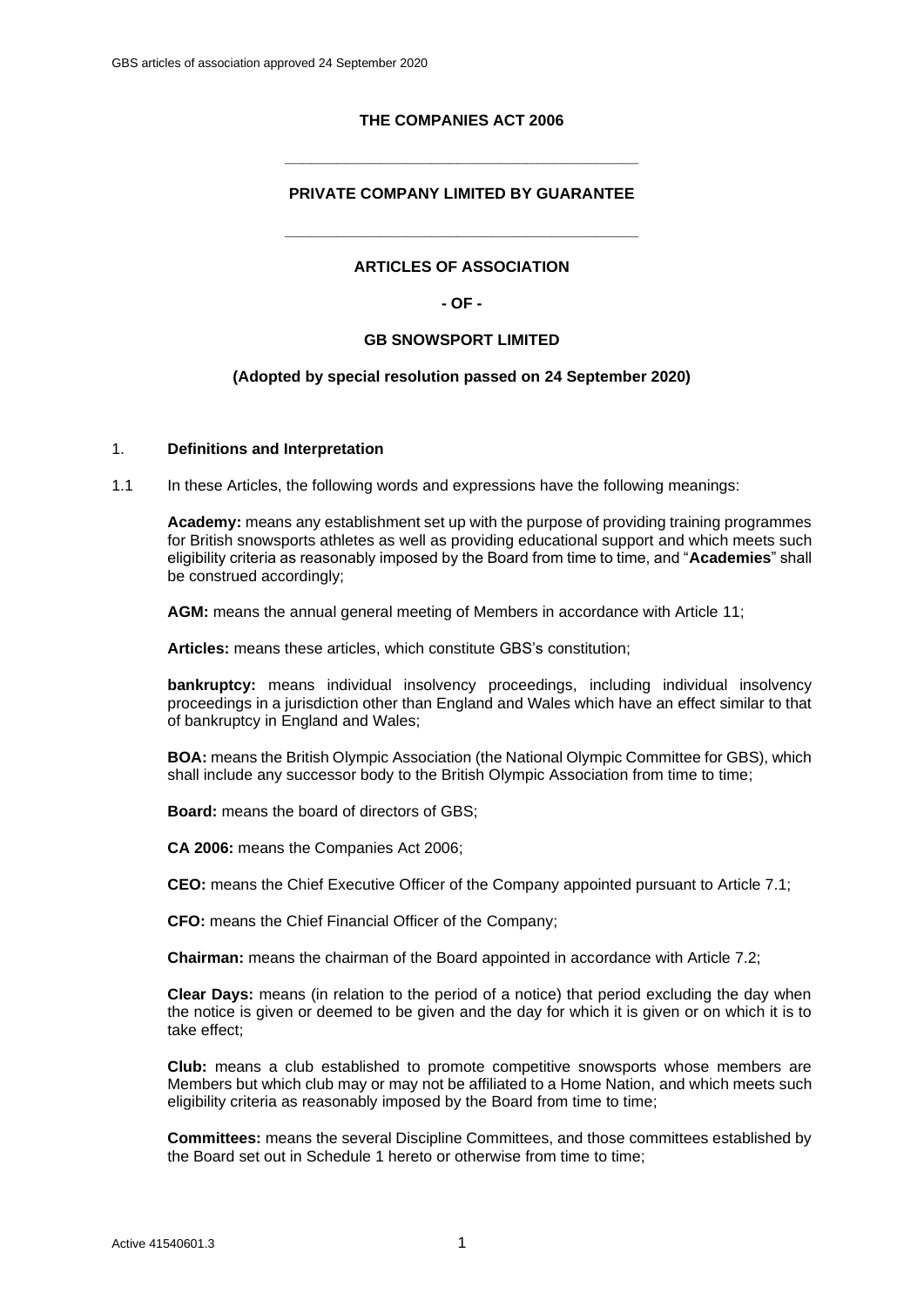**Companies Acts:** means the Companies Acts (as defined in section 2 of CA 2006), in so far as they apply to GBS;

**Conflict Situation:** a situation in which a director has, or can have, a direct or indirect interest that conflicts, or may possibly conflict, with the interests of the Company, including in relation to the exploitation of any property, information or opportunity and regardless of whether the Company could take advantage of the property, information or opportunity itself, but excluding a situation which could not reasonably be regarded as likely to give rise to a conflict of interest;

**director:** means a voting board member of the Company, and includes any person occupying the position of director;

**Discipline**: a snowsport discipline recognised by and under the jurisdiction of GBS as referred to in Article [8.1;](#page-15-1)

**Discipline Budgets**: means the annual budgets prepared by each of the Discipline Committees and presented to the Board for approval in accordance with Article [7.1.3.5;](#page-13-3)

**Discipline Committee:** means a committee established to manage a Discipline in accordance with Article 8:

**Discipline Committee Representatives**: the Discipline Committee representatives appointed to the Board pursuant to Article [6.5.1;](#page-9-0)

**FIS**: means the International Ski Federation;

**FIS Licence Holder**: means a former or current holder a valid FIS Licence in respect of a particular Discipline;

**GBS** and **Company:** means GB Snowsport Limited (company number 7237547);

**Great Britain:** means England, Wales, Scotland, the Channel Islands and Isle of Man;

**Home Nation Directors**: means the Board members nominated by the Home Nations Committee in accordance with Article [9;](#page-17-0)

**Home Nation Snowsport Bodies**: means the respective governing bodies for snowsports for the Home Nations, in each case together with their respective successors in title;

**Home Nations**: means England, Scotland, Wales and Northern Ireland (each a "**Home Nation**");

**Home Nations Committee**: means the committee constituted pursuant to Article [9;](#page-17-0)

**Independent Directors:** means Directors who are not part of the executive management of the Company and are not members of any Discipline Committees of the Company (and are not Home Nation Directors). It is intended that in all but exceptional cases such directors shall not have any specific affiliation with any one Discipline which would, or would appear to, impact their independence;

**LSO:** means the Lead Safeguarding Officer of the Company appointed pursuant to Article [7.9;](#page-15-2)

**Member**: means a member of GBS in accordance with these Articles and "**Membership**" shall be interpreted accordingly;

**Mission**: means the mission of GBS as set out in Article [4;](#page-6-0)

**NGB**: means the national governing body as recognised by the BOA;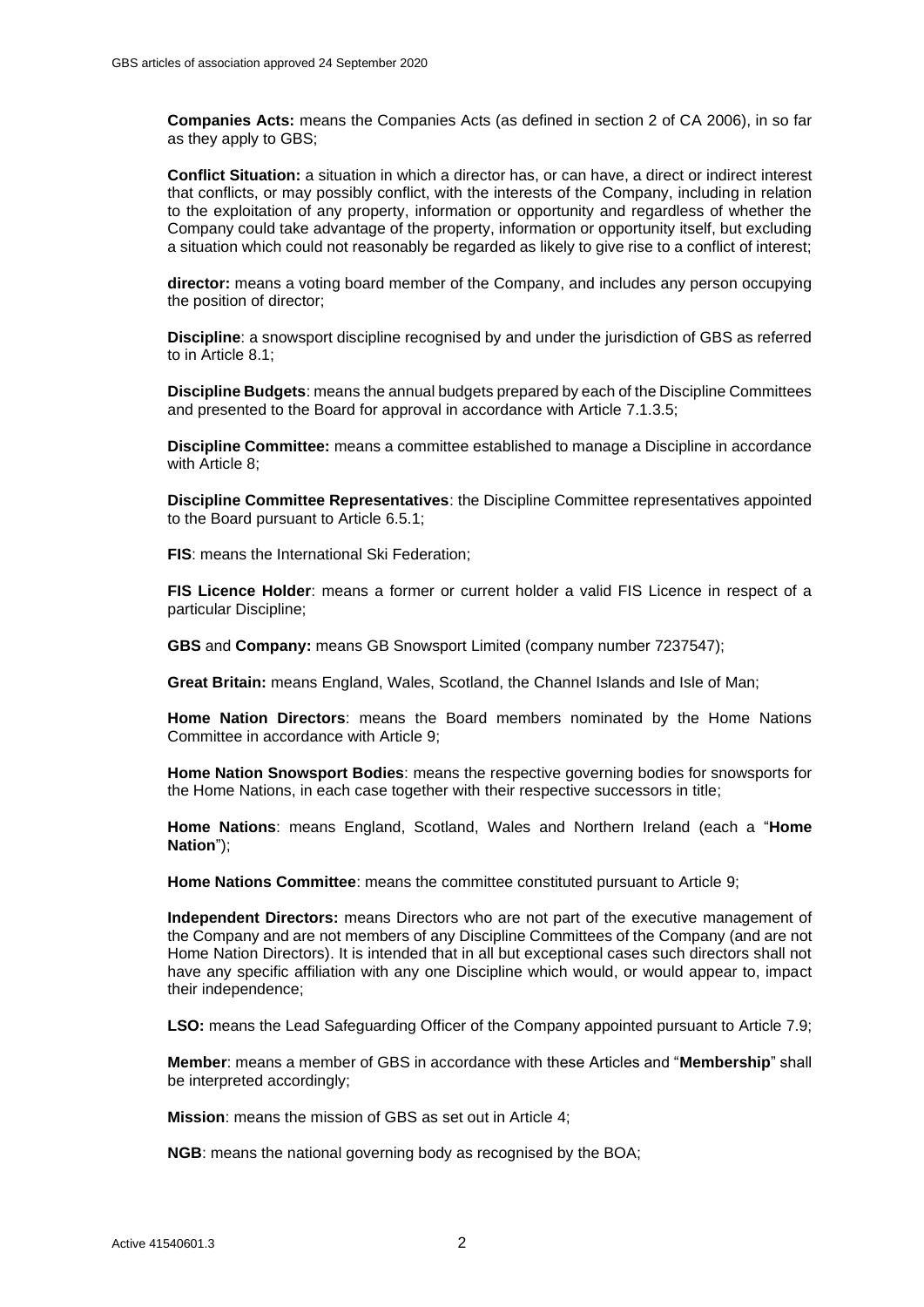**Non-Executive Directors:** means the independent directors elected in accordance with Article [6.5.](#page-8-0)3;

**Objectives**: means the objectives of GBS as set out in Article [4;](#page-6-0)

**officer:** means, unless otherwise indicated, officers of the Company as appointed by the Board in accordance with these Articles from time to time;

**Olympic:** any reference to Olympic or the Olympics includes a reference to Paralympic and the Paralympics;

**open selection process:** means a meritocratic, non-discriminatory and transparent selection process involving, inter alia, advertisement via media including but not limited to GBS's website, in order to enable and encourage applications from a wide and diverse range of candidates;

**ordinary resolution:** has the meaning given to that term in section 282 of CA 2006;

**Organiser**: means an applicant for, or a holder of, Membership who is an administrator, a coach, a technical delegate, an event or race organiser, a selector or any other official, who is approved as a bona fide organiser from time to time by the relevant Discipline Committee;

**Performance Director**: means the performance director to be appointed pursuant to Article [6.5.6;](#page-9-1)

**Performance Manager:** means a performance manager for a particular Discipline or Disciplines to be appointed by the Performance Director;

**proxy notice** has the meaning given in Article [11.13;](#page-22-0)

**Race Entrant**: means an applicant for, or a holder of, Membership who enters a GBS event where endorsement/approval to hold the event has been sought by the Organiser and given by the Board;

**Register of Interests**: means the register of interests of directors of GBS and officers of the Discipline Committees;

**Remuneration Committee:** means the committee established in accordance with [Schedule 1;](#page-27-0)

**Senior Independent Director**: means the senior Independent Director appointed in accordance with Article [7.3;](#page-14-0)

**snowsports**: means those sports which are recognised under the statutes of FIS;

**special resolution:** has the meaning given to that term in section 283 of CA 2006;

**Team:** means a GBS team selected to compete in a GBS-sanctioned or FIS-sanctioned event;

**Treasurer:** means the treasurer of GBS appointed in accordance with Article [7.4;](#page-14-1)

**United Kingdom:** means Great Britain and Northern Ireland and British Overseas Territories (as recognised by the British Government) from time to time which do not have their own ski federation as recognised by FIS;

**Vision**: means the vision of GBS as set out in Article [4;](#page-6-0)

**Winter sport**: means any sport represented at the Olympic Winter Games; and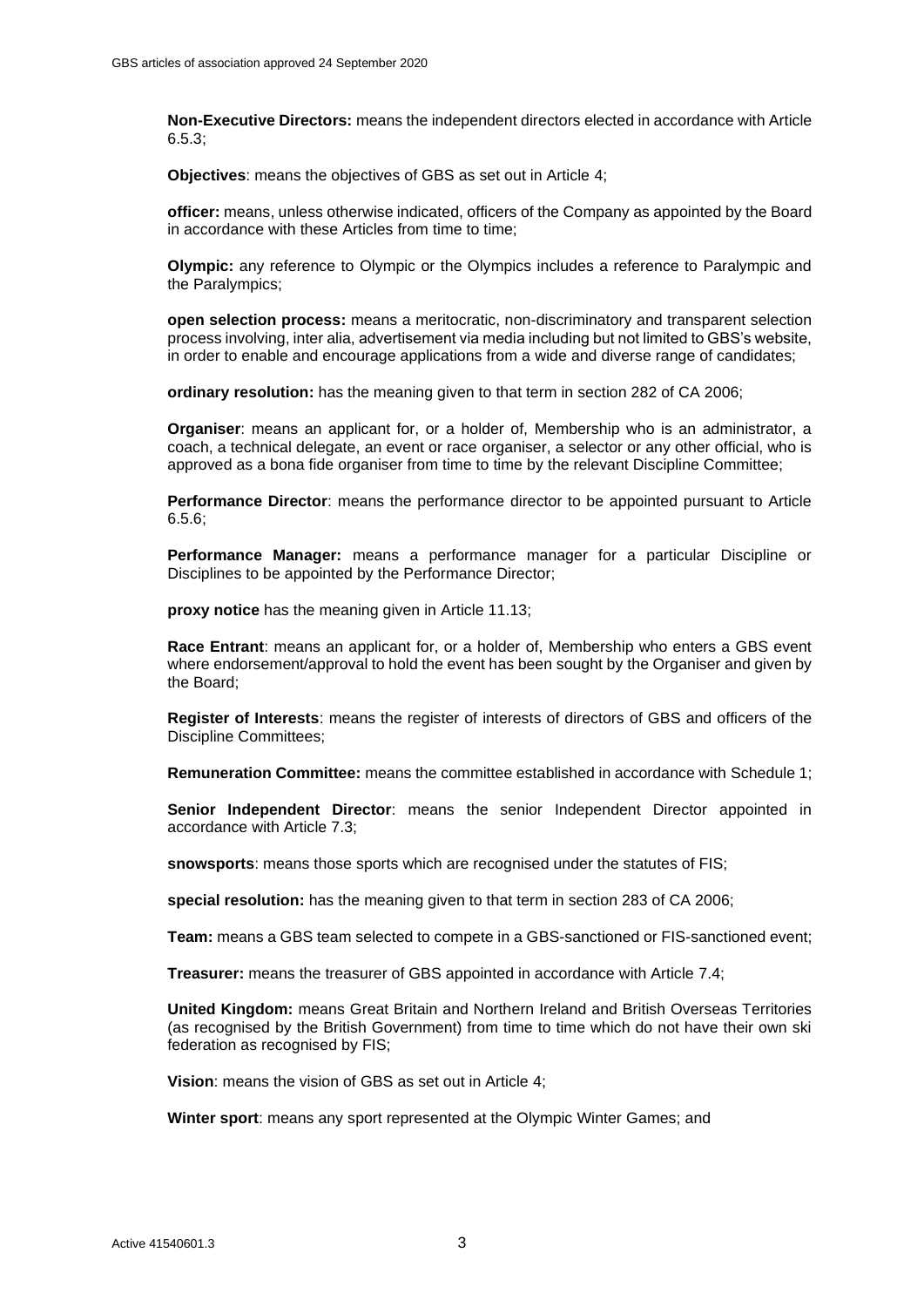**writing**: means the representation or reproduction of words, symbols or other information in a visible form by any method or combination of methods, whether sent or supplied in electronic form or otherwise.

- 1.2 In these Articles (unless the context requires otherwise):
	- 1.2.1 words and expressions which are defined in the Companies Acts and which are not otherwise defined in this agreement have the same meanings as are given to them in the Companies Acts;
	- 1.2.2 any gender includes a reference to the other genders;
	- 1.2.3 any reference to a "person" includes a natural person, partnership, company, body corporate, association, organisation, government, state, foundation and trust (in each case whether or not having separate legal personality);
	- 1.2.4 where a winter sport Discipline within the remit of GBS is governed by an international governing body other than FIS, references to FIS shall be deemed to include such other international governing body; and
	- 1.2.5 any phrase introduced by the terms "including", "include", "in particular" or any similar expression shall be construed as illustrative and shall not limit the sense of the words preceding those terms.

# <span id="page-5-0"></span>2. **Corporate entity**

- 2.1 The organisation shall have the name GB Snowsport and it shall serve as the NGB for snowsports in the United Kingdom, offering collaboration in delivering its Vision, Mission and Objectives, and to work with the Home Nation Snowsport Bodies, Academies, Clubs, and all involved in snowsports. GBS shall seek and at all times seek to retain recognition by the FIS and the BOA as the sole NGB for British snowsports in the United Kingdom.
- 2.2 GBS is incorporated under the laws of England and Wales as a not-for-profit company limited by guarantee.
- 2.3 If upon the winding up or dissolution of GBS there remains, after the satisfaction of all its debt and liabilities, any property whatsoever, the same shall not be paid or distributed among the Members, but shall be given or transferred to some other institution (charitable or otherwise) having a vision, mission and objectives similar to the Vision, Mission and Objectives of GBS and which shall prohibit the distribution of its or their income to its or their members, such institutions to be determined by the members of GBS at or before the time of dissolution.

# <span id="page-5-1"></span>3. **Liability of Members**

The liability of each Member is limited to one pound  $(E1)$ , being the amount that each Member undertakes to contribute to the assets of GBS in the event of its being wound up while he or she is a Member or within one year after he or she ceases to be a Member, for:

- 3.1 payment of GBS's debts and liabilities contracted before he or she ceases to be a Member;
- 3.2 payment of the costs, charges and expenses of winding up; and
- 3.3 adjustment of the rights of the contributories among themselves.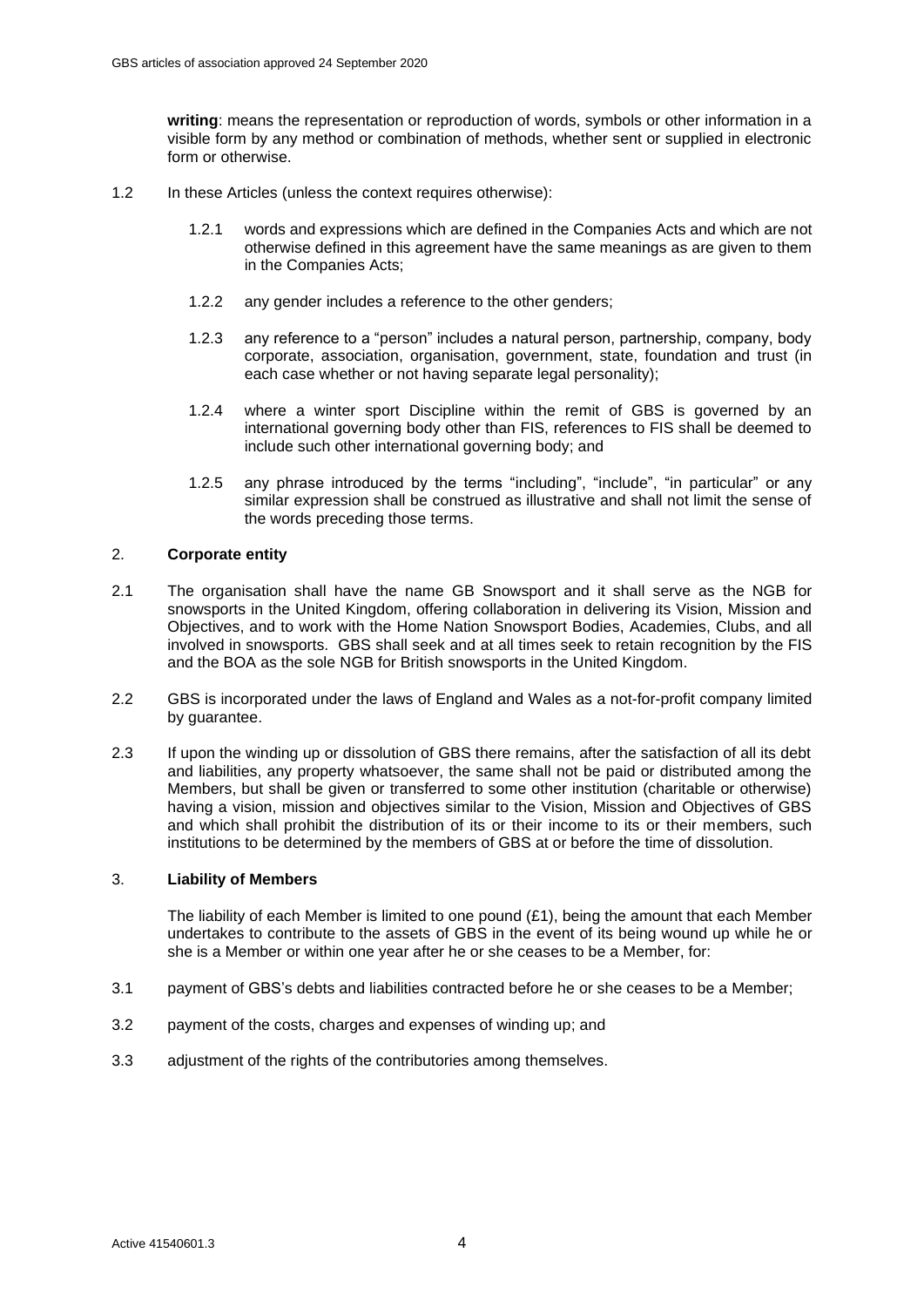# <span id="page-6-0"></span>4. **Vision, Mission and Objectives**

- 4.1 GBS supports British winter sports athletes to achieve outstanding competition results, promotes participation in FIS disciplines and selects, manages and leads British teams at international events. The Objectives of GBS shall be to:
	- 4.1.1 develop and financially support programmes for athletes who have the potential to compete successfully at Continental Cup, World Cup, World Junior Championship, World Championship and Olympic levels in all snowsport disciplines and, through the Selection Panel, provide a robust and fair process for selecting athletes to represent Great Britain;
	- 4.1.2 support the Home Nations to promote an increase in the level of participation in competitive Snowsport through engagement and partnership;
	- 4.1.3 create performance pathways for the most talented British athletes;
	- 4.1.4 represent Great Britain's interests at FIS meetings and elections.
- 4.2 The Mission of GBS is to provide strong and open leadership that establishes and supports winter sport excellence in accordance with GBS's Objectives.
- 4.3 The mechanisms through which GBS shall accomplish its Mission and Objectives shall include the following:
	- 4.3.1 serving as 'the voice' for all FIS disciplines in the United Kingdom;
	- 4.3.2 serving as the National Governing Body for the organisation, regulation and advancement of competition and, together with the Home Nation Snowsport Bodies, Clubs and Academies, support participation in all snowsport disciplines in the United Kingdom;
	- 4.3.3 achieving and maintaining long-term financial stability;
	- 4.3.4 ensuring that all Members and staff know and understand the Vision, Mission and Objectives and that the GBS Board operates in a manner which is open and accountable to its Members;
	- 4.3.5 educating, training and supporting all Members to achieve sustained success in all levels of snowsport competition;
	- 4.3.6 assisting and supporting the establishment, administration and promotion of programmes dedicated to the development, coaching and training of athletes in snowsport as a means of healthy recreation, physical fitness and personal growth;
	- 4.3.7 offering assistance in the education and training of Members in the techniques of snowsport competition at national and international levels;
	- 4.3.8 in collaboration with the Home Nations Snowsport Bodies, Clubs and Academies, implementing and overseeing a comprehensive annual programme of competition in snowsport including national championships;
	- 4.3.9 in collaboration with the relevant Discipline Committee, promulgating, implementing and enforcing a comprehensive body of competition rules for each Discipline, in conformity with or supplementary to applicable FIS and BOA rules; and
	- 4.3.10 by working with the Home Nations Snowsport Bodies, Clubs and Academies, fostering and encouraging interest and participation in snowsports by both competitive and recreational athletes.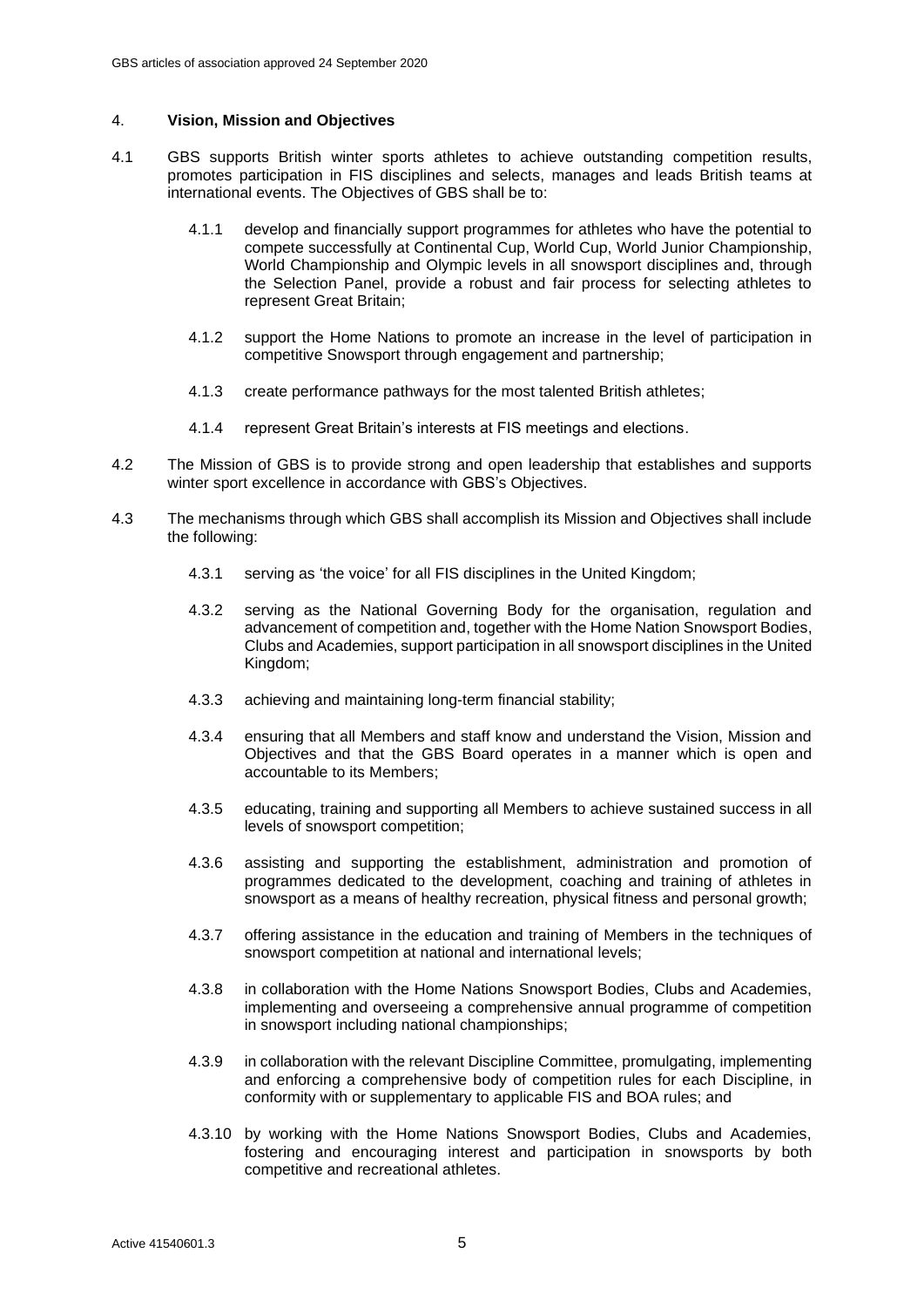# <span id="page-7-0"></span>5. **BOA and FIS compliance**

In compliance with the requirements of the FIS and the BOA, GBS shall:

- <span id="page-7-3"></span>5.1 at all times be autonomous in the governance of its sports in that it shall independently determine and control all matters central to such governance, shall not delegate such determination and control, shall remain free from outside restraint and ensure absolute transparency in relation to any financial, commercial or operational conflict;
- 5.2 keep Membership open to all individuals who are involved in snowsports including, without limitation, athletes, coaches, trainers, managers, officials, supporters or administrators;
- 5.3 not discriminate on grounds of gender, gender identity, marital status, sexual orientation, race, colour, nationality, religion, age, disability or political beliefs when considering applications for Membership;
- 5.4 provide an equal opportunity to all Members to participate in competition, and with fair notice and opportunity for a hearing before declaring any such individual ineligible to participate;
- 5.5 ensure that its Board, Discipline Committees and any other Committees with governance responsibilities are composed of individuals, who need not necessarily be Members, selected to secure enhanced performance by British athletes; and
- 5.6 provide procedures for the prompt and equitable resolution of grievances of its Members.

# <span id="page-7-1"></span>6. **Board of Directors**

- 6.1 GBS shall have a Board which shall lead GBS in the pursuit of the realisation of its Vision and the fulfilment of its Mission and Objectives.
- <span id="page-7-2"></span>6.2 Subject to the Companies Acts and these Articles, the Board shall be responsible for the management of GBS's business, for which purpose it may exercise all the powers of GBS.
- 6.3 Without prejudice to the generality of Article [6.2,](#page-7-2) the directors may resolve in accordance with Article [6.6](#page-9-2) to change GBS's name.
- 6.4 The authority and responsibility of the Board shall include the following:
	- 6.4.1 The Board shall have collective responsibility to ensure that GBS focuses on the best interests of GBS, and not the representation of interest groups;
	- 6.4.2 Collectively, the Board should have competencies to:
		- 6.4.2.1 handle the complexity of decision-taking in all Disciplines;
		- 6.4.2.2 have well-informed debate on GBS issues;
		- 6.4.2.3 have insight into and the ability to influence the stakeholder/political landscape;
		- 6.4.2.4 have insights into cutting-edge high-performance support to athletes competing in FIS disciplines;
		- 6.4.2.5 have competence in sports administration including anti-doping and safeguarding and, to the extent possible, in the business disciplines of finance, law, marketing, fund-raising, sponsorship, general management, and human resources; and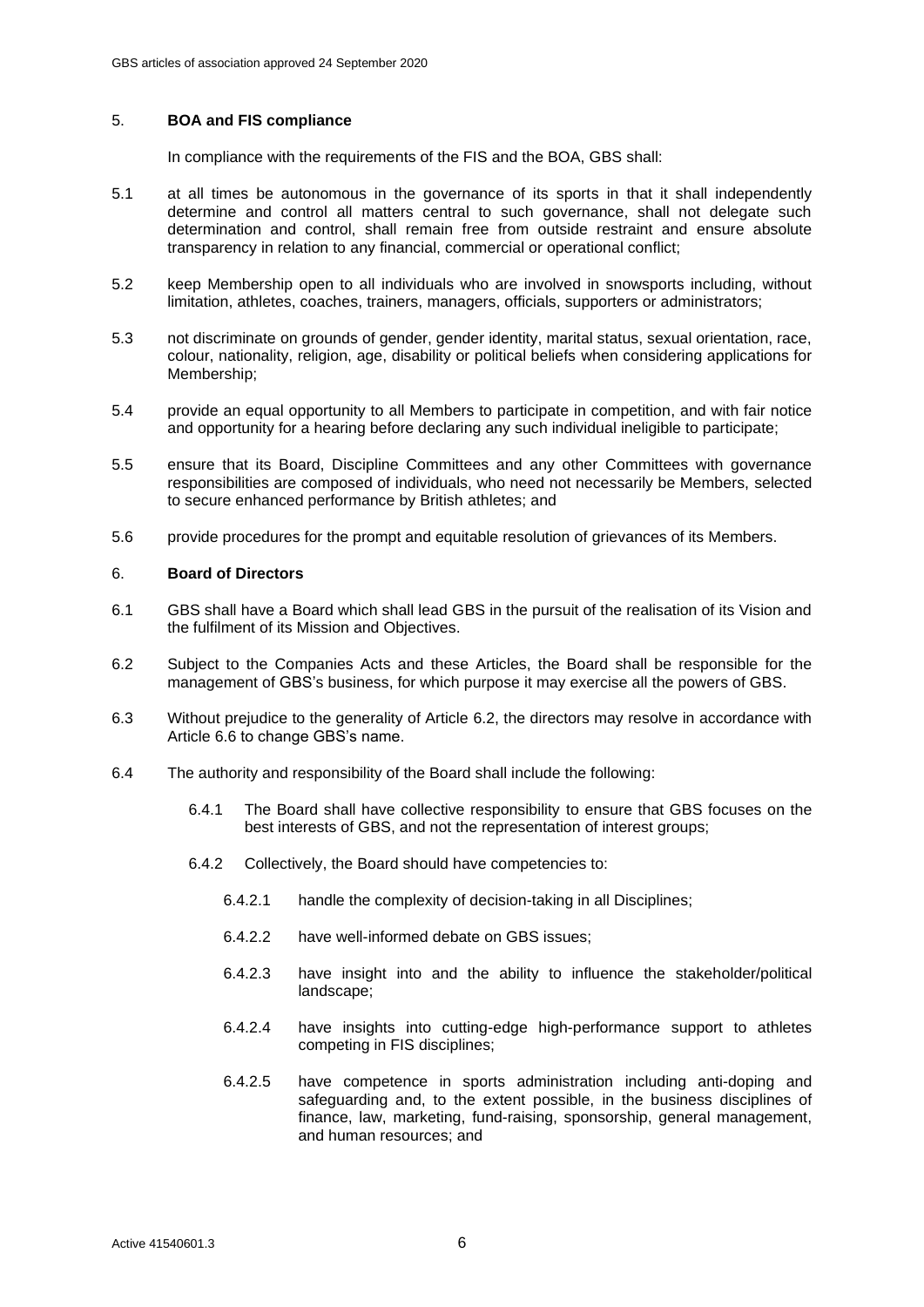- 6.4.2.6 put in place and implement a process for continuous improvement of the Board as a collective.
- 6.4.3 The Board shall ensure that the activities of GBS are guided by clear strategic plans, agreed budgets to be approved by the Board for both Board and Discipline Committee purposes, organisational priorities, and programming goals and objectives consistent with the Vision, Mission and Objectives.
- 6.4.4 The Board shall adopt, and require consistent application of, objectively set and transparent systems, policies and procedures for the operation of GBS communicating effectively with the membership and taking advice at the AGM from the Members to inform strategy, agreeing a risk register and reviewing its progress against agreed targets.
- 6.4.5 The Board shall develop and maintain effective working arrangements between the paid professional staff and volunteer staff of GBS.
- 6.4.6 The Board shall set the fiscal year of GBS and shall adopt schedules listing all dues, fees and other charges levied against Members and affiliates which the Board deems to be necessary and appropriate.
- 6.4.7 The Board shall be responsible for the governance of all Disciplines and in discharging such responsibility the Board shall give significant weight to the recommendations of the relevant Discipline Committee on any matters specific to a particular Discipline.
- 6.4.8 The Board shall have the authority and the responsibility to consider from time to time the most effective means by which GBS can serve disabled skiers and snowboarders, including whether or not such Members should be represented separately, or by Discipline Committees which act in the interests of both disabled and able-bodied Members together. The Board shall have the authority to implement any such structural changes that it considers in the best interests of disabled Members (whether present or future Members) from time to time.
- 6.4.9 The Board shall have the authority and the responsibility to establish, review, regulate, modify, or disband Committees, working groups, or task forces.
- 6.4.10 The Board has a duty to recognise all disciplines recognised by FIS.
- 6.4.11 The Board shall exercise all such other authority consistent with these Articles as may be necessary and appropriate to ensure the proper governance and functioning of GBS.
- 6.4.12 The Board may make distributions of the assets or income of GBS consistent with its Vision, Mission and Objectives.
- 6.4.13 The Board shall provide a reasonable opportunity during the AGM for Members to comment upon the actions and policies of the Board and GBS.

#### <span id="page-8-0"></span>6.5 Board Composition

The Board shall be comprised of individuals who may or may not be Members in good standing who must be over eighteen (18) years of age. Elections for seats on the Board should be open and transparent, based on clear competence criteria. In accordance with Schedule 1, prior to taking office each nominee to the Board must satisfy the Nomination Committee that he or she meets the requirements for appointment to the Board expected by the Nominations Committee from time to time. The Board shall be constituted as follows: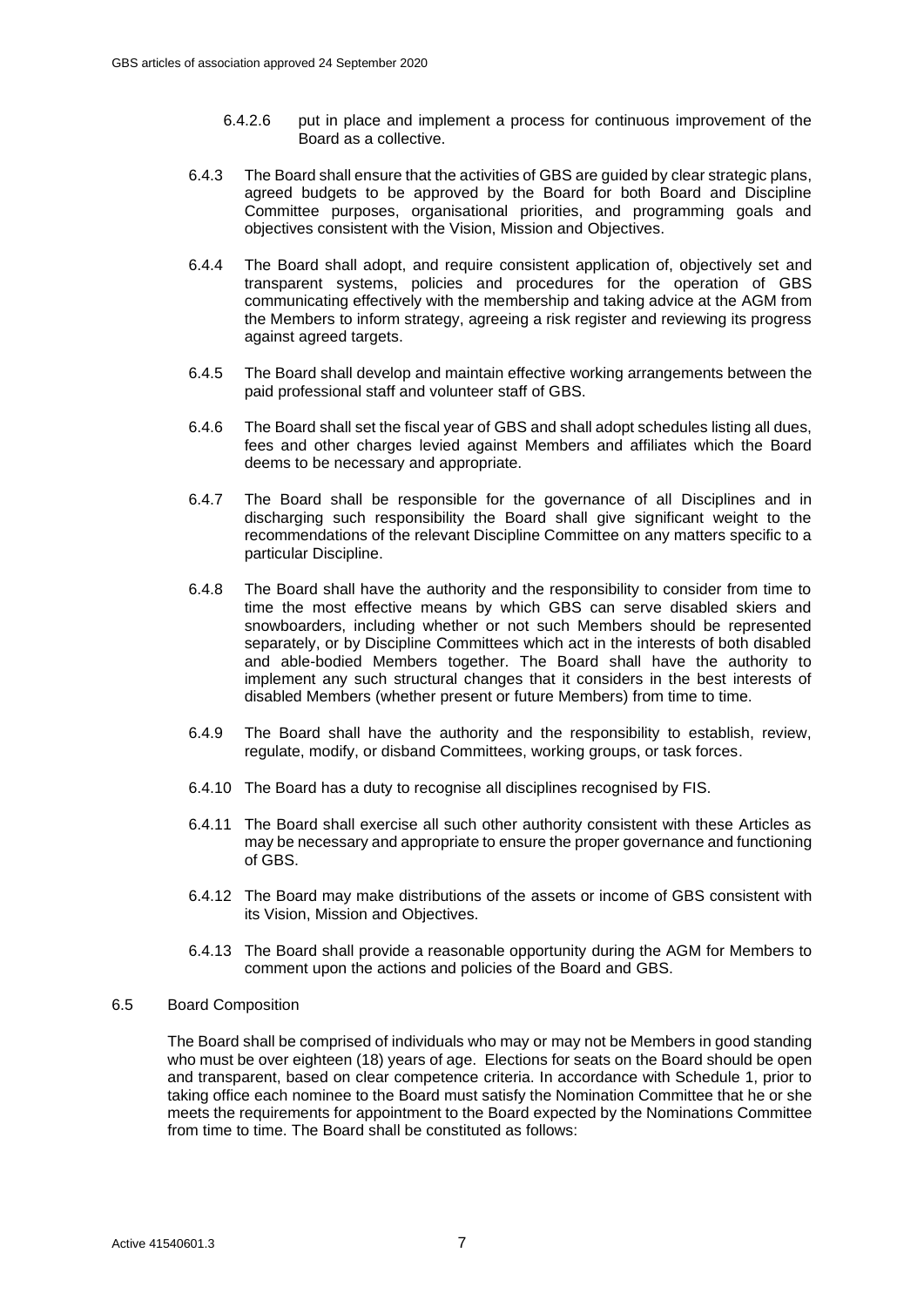### <span id="page-9-0"></span>**Voting members of the Board**

- 6.5.1 three (3) Discipline Committee Representatives, each such representative being elected from separate Discipline Committees by the chairs of the Discipline Committees and the Board in accordance with these Articles;
- <span id="page-9-6"></span>6.5.2 the independent Chairman, to be elected by the Board following an open selection process;
- <span id="page-9-7"></span>6.5.3 a minimum of two (2) and a maximum of four further Independent Directors (other than the independent Chairman) who shall serve as Non-Executive Directors, all such persons to be elected by the Board following an open selection process, at least one of whom shall have relevant financial expertise and shall be appointed as both Treasurer and head of the Audit and Risk Committee, and one of whom shall have relevant expertise in the fields of sponsorship, sales and fundraising;
- <span id="page-9-8"></span>6.5.4 two (2) Home Nation Directors, to be elected by the Home Nations Committee from each of the two Home Nation Snowsport Bodies with the highest number of Members as at the date of that appointment such that each Home Nation Director represents a different Home Nation Snowsport Body. The Home Nations Directors shall be ex-officio members of the Board;
- 6.5.5 the CEO, following an open selection process, for the duration of his or her employment as CEO and whose employment shall not be subject to any prescribed term limits in respect of his or her role as a Director (ex-officio);
- <span id="page-9-1"></span>6.5.6 one (1) Performance Director, following an open selection process for the duration of his or her employment as Performance Director and whose employment shall not be subject to any prescribed term limits in respect of his or her role as a Director (ex-officio)

#### **Non-voting members of the Board:**

- 6.5.7 the CFO (if one is appointed) who shall be invited to attend meetings of the Board as appropriate, whose attendance shall at all times be in a non-voting capacity for the duration of his or her employment as CFO and whose employment shall not be subject to any prescribed term limits.
- <span id="page-9-5"></span><span id="page-9-4"></span><span id="page-9-3"></span><span id="page-9-2"></span>6.6 Decision making by the Board
	- 6.6.1 The general rule about decision-making by directors is that any decision of the directors must be either a majority decision at a meeting or in writing, taken in accordance with Articles [6.6.4](#page-9-3) to [6.6.7,](#page-10-0) or a unanimous decision taken in accordance with Articles [6.6.2](#page-9-4) to [6.6.3.](#page-9-5) For the purposes of this article, "majority" means, for a meeting of the Board, a simple majority of those attending and, in writing, a simple majority of all those eligible directors duly appointed.
	- 6.6.2 A unanimous decision of the directors is taken in accordance with this Article [6.6](#page-9-2) when all eligible directors indicate to each other by any means that they share a common view on a matter.
	- 6.6.3 Such a decision may take the form of a resolution in writing, copies of which have been signed by each eligible director or to which each eligible director has otherwise indicated agreement in writing.
	- 6.6.4 Any director may propose a directors' written resolution by giving notice in writing of the proposed resolution to each of the other directors.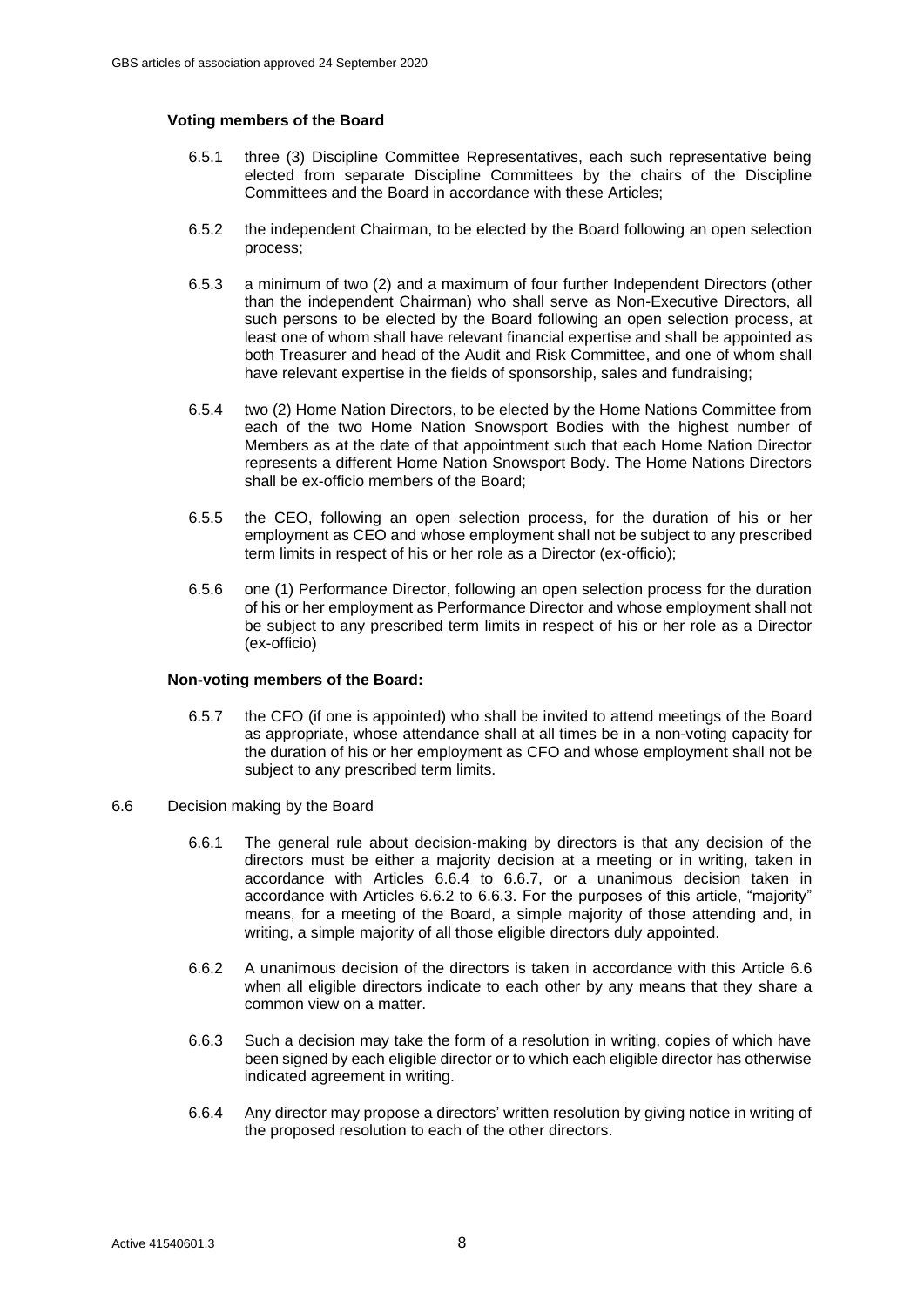- 6.6.5 If the Company has appointed a company secretary, the company secretary must propose a directors' written resolution if a director so requests by giving notice in writing to each of the other directors (including alternate directors).
- 6.6.6 Notice of a proposed directors' written resolution must indicate:
	- 6.6.6.1 the proposed resolution; and
	- 6.6.6.2 the time by which it is proposed that the directors should adopt it.
- <span id="page-10-0"></span>6.6.7 Once a directors' written resolution has been adopted, it must be treated as if it had been a decision taken at a directors' meeting in accordance with these Articles.
- 6.6.8 References in this Article to eligible directors are to directors who would have been entitled to vote on the matter had it been proposed as a resolution at a directors' meeting.
- 6.6.9 A decision may not be taken in accordance with this Article if the eligible directors would not have formed a quorum at such a meeting.
- 6.7 Calling a Board meeting
	- 6.7.1 Any director may call a Board meeting by giving twenty one (21) days' prior written notice in writing of the meeting to the other Board members or by authorising the company secretary (if any) to give such notice. A meeting may be called on shorter notice with the prior approval of all directors or in the event of an emergency or legal compulsion to meet on shorter notice.
	- 6.7.2 Notice of any Board meeting must indicate:
		- 6.7.2.1 its proposed date and time;
		- 6.7.2.2 where it is to take place; and
		- 6.7.2.3 if it is anticipated that directors participating in the meeting will not be in the same place, how it is proposed that they should communicate with each other during the meeting.
	- 6.7.3 Notice of a Board meeting must be given to each Board member, but need not be in writing.
- 6.8 The Board shall meet as a body at least four (4) times during each fiscal year, in accordance with the following provisions:
	- 6.8.1 an annual spring/summer meeting of the Board shall be held in conjunction with the AGM;
	- 6.8.2 all regular meeting dates will be established at the prior Board meeting with written notice of each meeting to be given at least twenty one (21) days in advance.

# 6.9 **Quorum for directors' meetings**

- 6.9.1 At a Board meeting, unless a quorum is participating, no proposal is to be voted on, except a proposal to call another meeting.
- 6.9.2 The quorum for a Board meeting may be fixed from time to time by a decision of the directors, but it must never be less than three (3), and unless otherwise fixed shall be four (4) directors.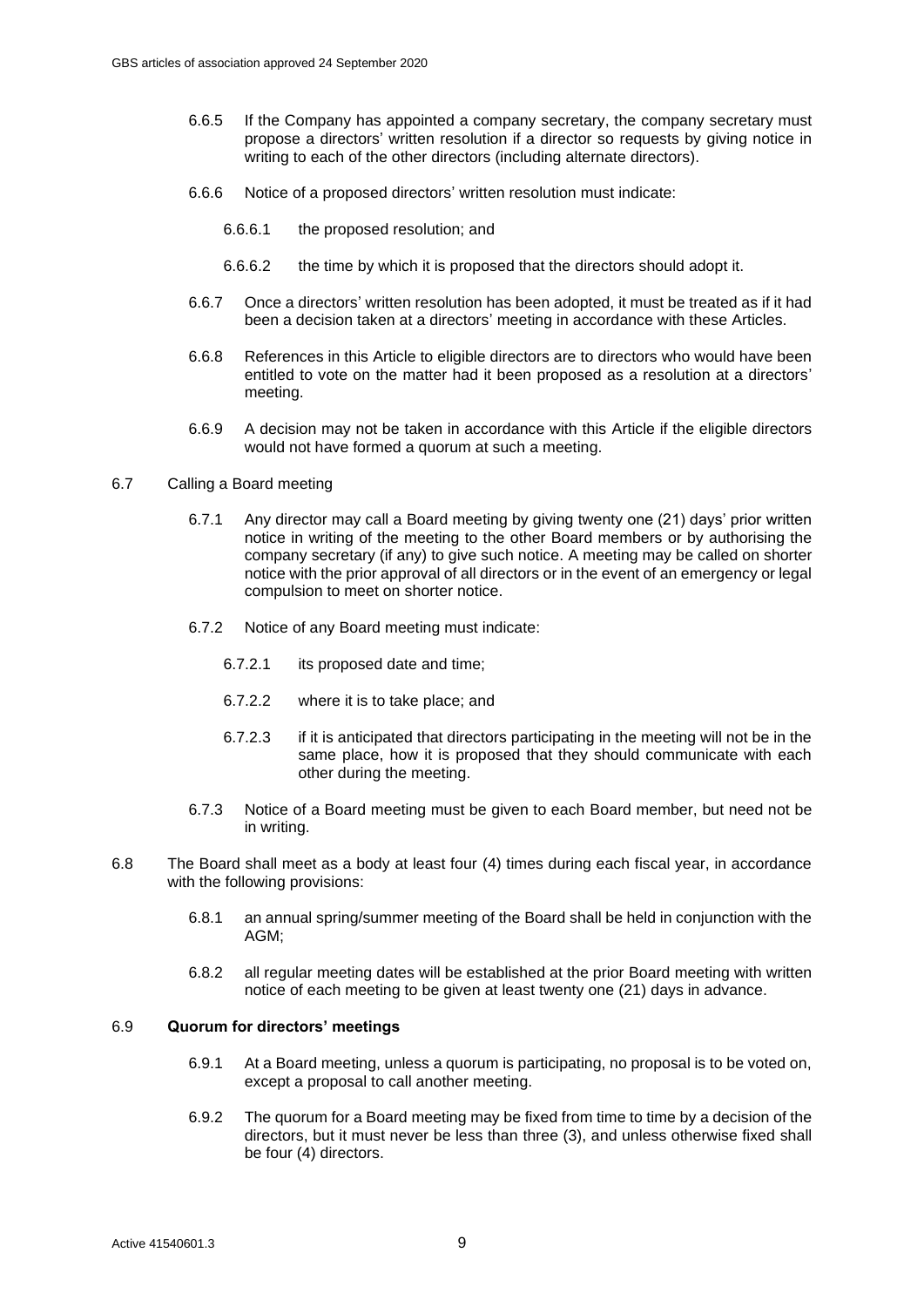# 6.10 **Electronic Communications**

Any member of the Board or any Discipline Committee not physically present at a meeting may participate in such meeting by the use of any telecommunications system or electronic media which enables him or her to engage in two-way communication with all of the other directors taking part in the meeting, and shall be deemed present in case of such participation.

# 6.11 **Casting vote**

- 6.11.1 If the numbers of votes for and against a proposal are equal, the Chairman has a casting vote.
- 6.11.2 This casting vote shall not apply if, in accordance with the Articles, the Chairman is not to be counted as participating in the decision-making process for quorum or voting purposes.

#### 6.12 **Records of decisions to be kept**

The directors must ensure that the Company keeps a record, in writing, for at least ten (10) years from the date of the decision recorded, of every decision taken by the directors. Minutes of all meetings will be distributed to all directors, and be made available upon request to all Members within thirty (30) days of each meeting;

# 6.13 **Directors' discretion to make further rules**

Subject to the Articles, the directors may make any rule which they think fit about how they take decisions, and about how such rules are to be recorded or communicated to directors.

#### 6.14 **Methods of appointing Board members**

Any person who is willing to act as a Board member, and is permitted by law to do so, may be appointed to be a Board member:

6.14.1 by ordinary resolution; or

6.14.2 by a decision of the directors.

#### <span id="page-11-0"></span>6.15 **Remuneration of the Board**

Upon recommendation from the Remuneration Committee and subject to any such amounts being clearly identified in the annual accounts, the Board may from time to time adopt a policy regarding salaries and/or per diem attendance rates for members of the Board.

#### 6.16 **Term of Office**

Except as provided otherwise herein, each member of the Board shall serve a regular four-year (4) term in office from the date of their election. Save in exceptional circumstances, outlined in 7.2.2, board members shall be restricted to only holding two (2) four (4) year terms of office. Board terms shall be subject to the following provisions:

- 6.16.1 the Non-Executive Directors shall be considered for reappointment or a new appointment at least once every four (4) years;
- 6.16.2 the Home Nation Directors shall be considered for reappointment or a new appointment at least once every four (4) years; and
- 6.16.3 the Board shall provide for staggering of terms on the Board by, from time to time, by extending or shortening terms by up to one (1) year. Notwithstanding anything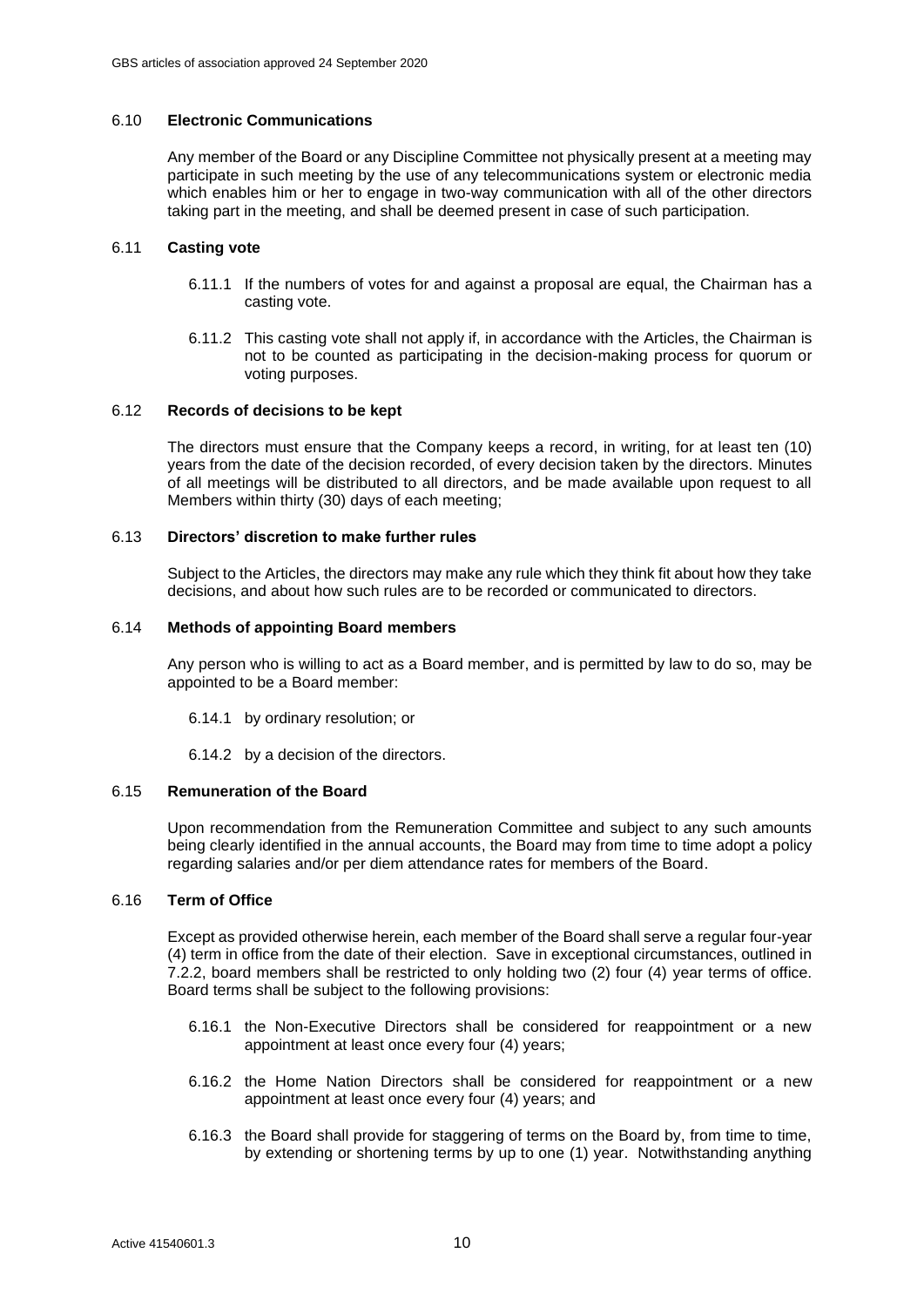in these Articles to the contrary, any action to shorten or extend Board terms to provide for staggering of terms shall require Board approval.

6.16.4 Directors who have served their full term shall not be eligible to be reappointed to the Board until at least (4) four years have elapsed.

# 6.17 **Removal of directors**

- 6.17.1 Any director may be removed for cause by the Board by the affirmative vote of twothirds (2/3) of all other directors of the Board, after due notice to an opportunity to respond by the respective director. Cause may include, but not be limited to, unexcused absence from two (2) consecutive meetings of the Board.
- <span id="page-12-0"></span>6.17.2 The appointment of any Independent Director (including the independent Chairman) pursuant to Articles [6.5.2](#page-9-6) or [6.5.3](#page-9-7) shall be subject to ratification by Members by ordinary resolution at the AGM immediately following such director's appointment. In the event that the appointment is not so ratified by Members at the AGM immediately following the Independent Director's appointment, the appointment shall be terminated with immediate effect. This Article [6.17.2](#page-12-0) shall not apply to the respective Home Nation Directors, to which Article [9](#page-17-0) shall apply.

# 6.18 **Termination of Board member's appointment**

A person ceases to be a member of the Board as soon as:

- 6.18.1 that person ceases to be a director by virtue of any provision of CA 2006 or is prohibited from being a director by law;
- 6.18.2 a bankruptcy order is made against that person;
- 6.18.3 a composition is made with that person's creditors generally in satisfaction of that person's debts;
- 6.18.4 a registered medical practitioner who is treating that person gives a written opinion to the Company stating that that person has become physically or mentally incapable of acting as a director and may remain so for more than three (3) months;
- 6.18.5 by reason of that person's mental health, a court makes an order which wholly or partly prevents that person from personally exercising any powers or rights which that person would otherwise have;
- 6.18.6 notification is received by GBS from the director that the director is resigning from office, and such resignation has taken effect in accordance with its terms; or
- 6.18.7 notification is received from the Home Nations Committee of replacement of one or more Home Nation Directors in accordance with Articles [6.5](#page-8-0) and [9.](#page-17-0)

#### 6.19 **Board's Power to Delegate**

- 6.19.1 The Board may delegate any of its powers to any Committee consisting of one or more directors. Any committee may also include independent individuals who are not directors. At a minimum the Board will establish the Discipline Committees as set out in Article [8](#page-15-0) and the other committees set out in [Schedule 1.](#page-27-0)
- 6.19.2 The Board may also delegate to the CEO, or any director holding any other executive office, or any member of the professional staff, such of its powers as it considers desirable to be exercised by him or her.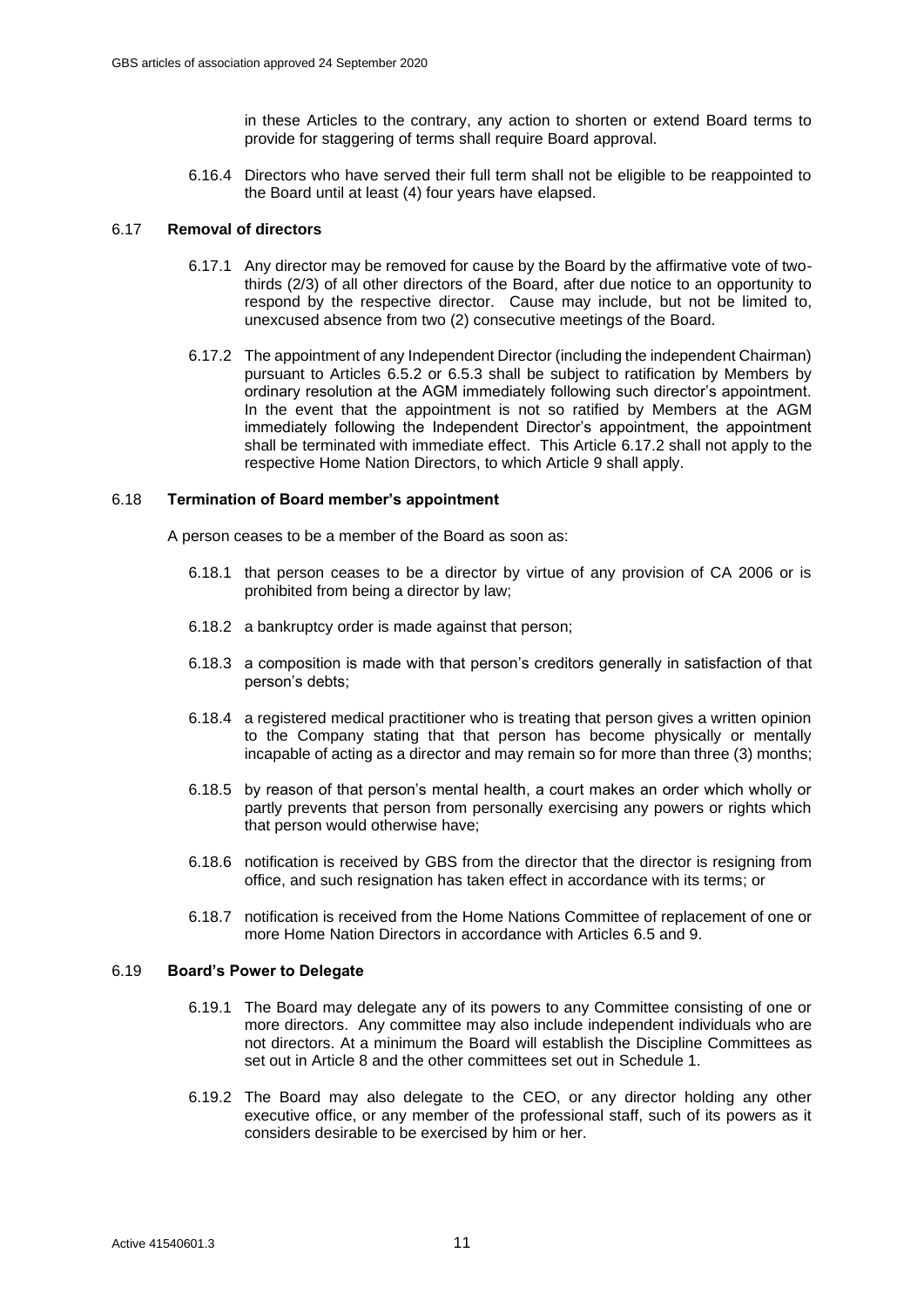6.19.3 Any delegation under this Article shall be subject to Article [5.1](#page-7-3) and may be made subject to any conditions the Board may impose, and either collaterally with or to the exclusion of their own powers, and may be revoked or altered. The proceedings of all committees shall be governed by the Articles regulating the proceedings of the Board so far as they are applicable.

# <span id="page-13-0"></span>7. **Appointments and Elected Positions**

# <span id="page-13-1"></span>7.1 **Chief Executive Officer**

- 7.1.1 The Board shall provide for the management and day-to-day running of GBS by a Chief Executive Officer ("**CEO**") who shall be responsible for the management and operation of GBS in accordance with the general policy directives of the Board.
- 7.1.2 The performance of the CEO shall be regularly evaluated by the Board based upon well-defined criteria. The Board shall have full authority to hire, contract with, conduct periodic performance evaluations of, and replace the CEO in its discretion.
- 7.1.3 The CEO shall be accountable to the Board for the day-to-day running of GBS. Specifically, the CEO shall:
	- 7.1.3.1 operate and manage GBS in a manner which is fiscally and legally sound;
	- 7.1.3.2 prepare proposals for the Board on, inter alia, strategic direction, policy and Discipline Committee budgets for its consideration and approval;
	- 7.1.3.3 be accountable for operating a structured approach to engaging with the membership through the Discipline Committees;
	- 7.1.3.4 run a biennial Member survey with the Discipline Committees to take formal, structured feedback;
	- 7.1.3.5 report on the Discipline Committees' activities and working groups to the Board in conjunction with the Discipline Committees' respective chairmen, be responsible for writing or approving job descriptions, employing staff, fixing terms of service and compensation, presenting all budgets to the Board, including Discipline Budgets and periodically reviewing the performance of the paid professional staff of GBS; and
	- 7.1.3.6 be responsible for developing and maintaining an effective partnership between the paid professional staff and the volunteers acting through the Discipline Committees.

# <span id="page-13-3"></span><span id="page-13-2"></span>7.2 **Chairman**

- 7.2.1 The Board shall follow an open selection process to recruit an independent Chairman.
- 7.2.2 The Chairman must be a director of GBS and shall be the highest elected position in GBS. The responsibilities of the Chairman shall be to preside at all meetings of the Board. The Chairman shall be a full voting member of the Board, and have the right to attend the meetings of all committees. The term of office of the Chairman shall be four (4) years, which can be extended by a further period of four (4) years. In exceptional circumstances, and only with the agreement of the members by ordinary resolution the Chairman may serve for a maximum of three (3) four (4) year terms, although any time served as a Non-Executive Director will count towards the maximum twelve (12) years of service permitted. Any Board member may nominate any other Board member for election to the office of Chairman. If the Chairman is elected whilst being an existing Board member his former seat on the Board shall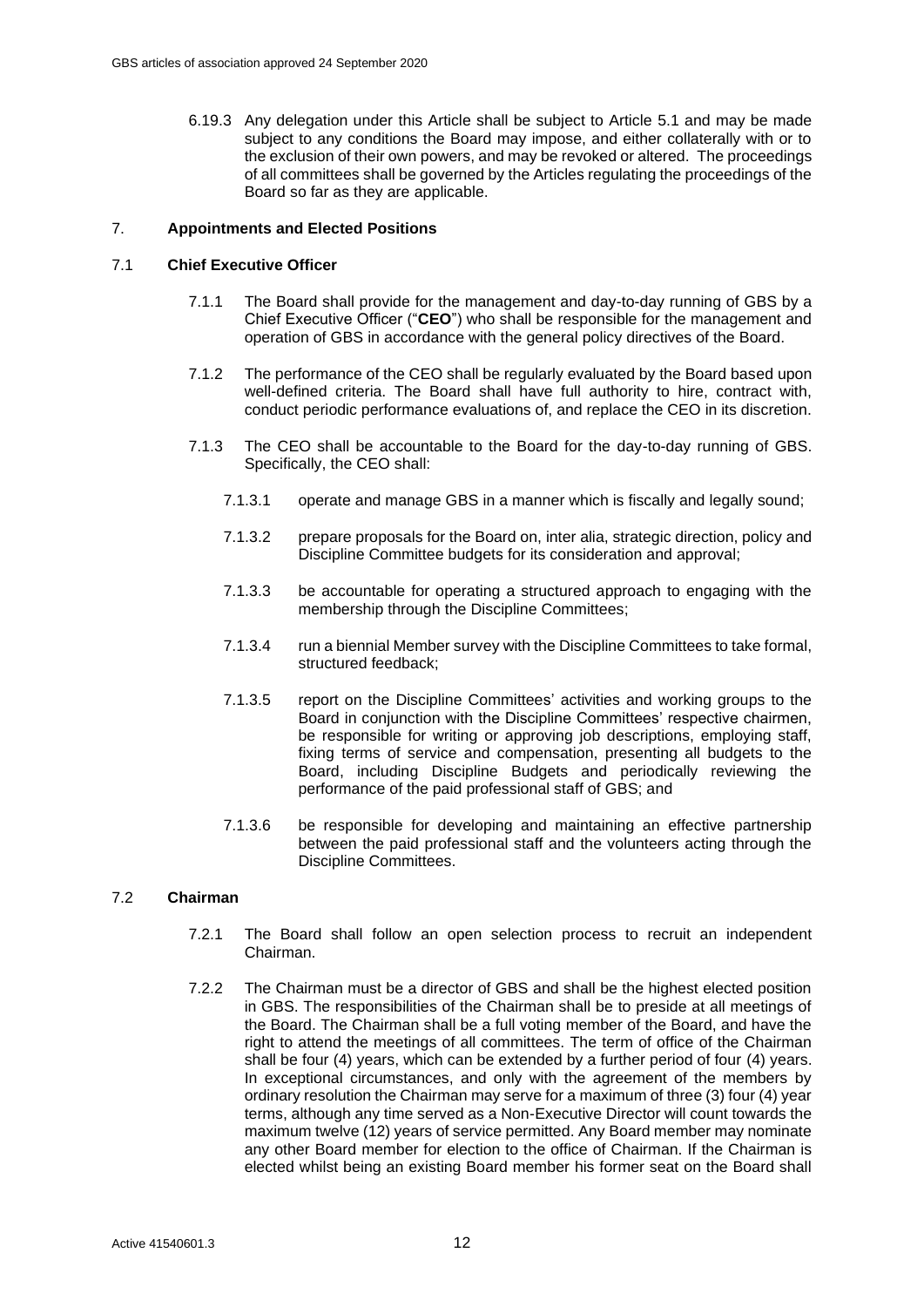be deemed vacated and shall be filled in accordance with the procedures set forth in these Articles.

#### <span id="page-14-0"></span>7.3 **Senior Independent Director**

The Board may appoint one of the Non-Executive Directors appointed in accordance with Article [6.5.3](#page-9-7) to fulfil the role of a Senior Independent Director. The Senior Independent Director appointment will be for a four (4) year term.

#### <span id="page-14-2"></span><span id="page-14-1"></span>7.4 **Treasurer**

- 7.4.1 The Board shall elect from among the directors a Treasurer who shall be a registered member of a professional accounting body. The Treasurer should be a Non-Executive Director unless no Non-Executive Director is a registered member of a professional accounting body as required by this Article, in which case the Treasurer may be any director who meets this requirement.
- 7.4.2 The Treasurer shall ensure that all treasury and finance functions of GBS are handled professionally and competently, and will work with the CFO (where one is appointed), the CEO and the accounting firm selected by GBS toward such end. The Treasurer and other relevant officer will present financial results to all meetings of the Board, as well as at the AGM. The Treasurer shall at all times be properly qualified for the role. The Treasurer shall be elected immediately following the selection of the Senior Independent Director, and he or she shall serve a four (4) year term unless his or her seat on the Board expires during such term and he or she is not re-elected or re-appointed to such seat albeit that he or she shall be empowered from the time of his or her election until his or her successor is duly elected. Any member of the Board may nominate any other member of the Board for the office of Treasurer subject to the provisions of Article [7.4.1.](#page-14-2)

#### 7.5 **President**

The Board may, in coordination with the CEO, appoint a President from time to time. The President shall hold office and shall have such rights and privileges as the Board shall from time to time prescribe. The President may be invited by the Board to attend meetings of the Board from time to time and he or she shall be entitled to do so but without any right to vote.

#### 7.6 **Patron**

The Board may, in coordination with the CEO, appoint a Patron from time to time. The Patron shall hold office and shall have such rights and privileges as the Board shall from time to time prescribe.

### 7.7 **Vice-Patrons**

The Board may, in coordination with the CEO, appoint a Vice-Patron from time to time. The Vice-Patrons will hold office and have such rights and privileges as the Board shall from time to time prescribe.

#### 7.8 **Representative to the BOA**

The Board shall, in coordination with the CEO, appoint or nominate at least one GBS representative to the BOA. Generally, the Board shall make such appointments prior to each quadrennial of GBS, but the Board may also do so during an Olympic quadrennial. The seat of the representative to the BOA shall be considered for reappointment or a new appointment at least once every four (4) years. It is anticipated that the GBS representative to the BOA shall be the Chairman or CEO of GBS unless otherwise determined by the Board.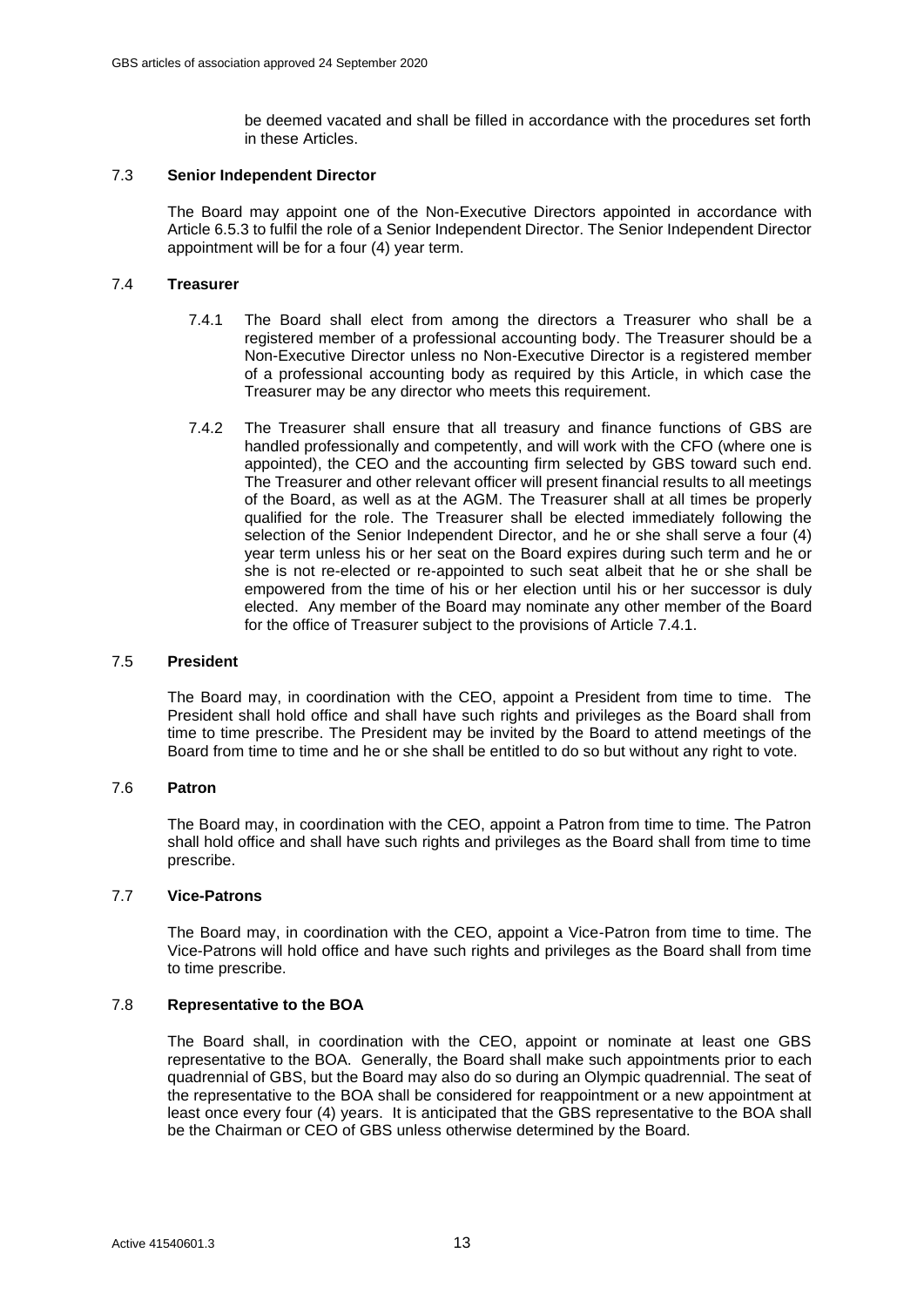# <span id="page-15-2"></span>7.9 **Lead Safeguarding Officer**

The Board shall be responsible for the appointment of a LSO who will report directly to the Board. The LSO and the Board will be jointly responsible for the development of policies and procedures according to current best practice in relation to safeguarding children and vulnerable adults. The LSO will not be subject to a defined term of office. The LSO shall have the right to attend any meeting of the Board as well as any Discipline Committee (in each case in a non-voting capacity) at his or her discretion on application to the Chairman or, as applicable, the chairman of such committee.

# 7.10 **Company Secretary**

- 7.10.1 A Company Secretary will be appointed by the Board for such term, and at such remuneration, and upon such conditions as the Board may think fit, to ensure the timely dissemination of notices and information to the Board and Discipline Committees, to ensure that directors are properly advised as to their legal duties, to comply with all legal requirements of Companies Act and to manage the Register of Interests. It is anticipated that the CEO shall act as Company Secretary unless otherwise determined by the Board.
- 7.10.2 The Board may from time to time remove the Company Secretary appointed and, if the Board so decides, appoint a replacement.

#### <span id="page-15-0"></span>8. **Discipline Committees**

- <span id="page-15-1"></span>8.1 GBS shall have six (6) Discipline Committees that shall align with one (1) or a number of the FIS disciplines as follows:
	- 8.1.1 Alpine;
	- 8.1.2 Telemark;
	- 8.1.3 Speed;
	- 8.1.4 Nordic;
	- 8.1.5 Freestyle;
	- 8.1.6 Snowboard; and
	- 8.1.7 The Board may establish a Discipline Committee for any other sport represented at the Olympic Winter Games.
- <span id="page-15-3"></span>8.2 The Board will provide for the establishment of the Discipline Committees set out in Article [8.1.](#page-15-1) Each Discipline Committee shall be constituted of:
	- 8.2.1 the following representatives elected pursuant to Article [8.4:](#page-16-0)
		- 8.2.1.1 a chairman, who will be eligible to be nominated as a Discipline Committee Representative in accordance with Article [6.5;](#page-8-0)
		- 8.2.1.2 a vice chairman, who will be eligible to be nominated as a Discipline Committee Representative in accordance with Article [6.5;](#page-8-0)
	- 8.2.2 the following further voting representatives (who shall not be eligible for nomination as Discipline Committee Representatives in accordance with Article [6.5\)](#page-8-0):
		- 8.2.2.1 a minimum of one (1) and a maximum of four (4) representatives nominated by the chairman of the relevant Discipline Committee after consultation with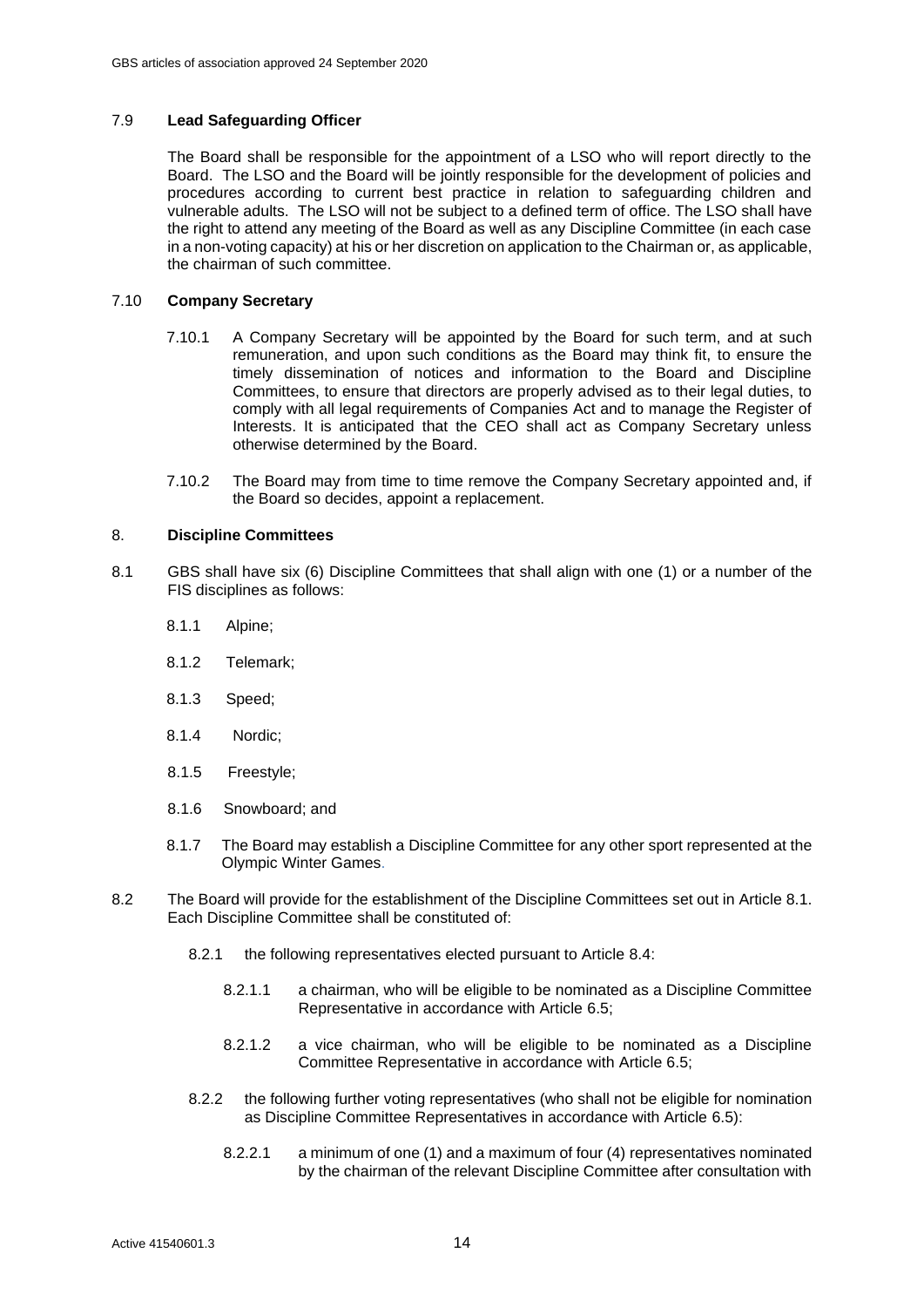the Home Nations Committee, all of whom provide skills and experience that add to the effectiveness of the relevant Discipline Committee in the fulfilment of its objectives as set out in these Articles;

- 8.2.2.2 the CEO; and
- 8.2.2.3 the Performance Director;
- 8.2.3 after consultation with the voting members of the Discipline Committee, the following non-voting representatives may be selected by the Discipline Committee who will be invited to attend meetings (but who shall not be eligible for nomination as Discipline Committee Representatives in accordance with Article [6.5\)](#page-8-0):
	- 8.2.3.1 an athlete from that Discipline;
	- 8.2.3.2 a Performance Manager;
	- 8.2.3.3 a competition expert (judge or technical delegate nominated by the relevant technical forum for that Discipline where such forum exists);
	- 8.2.3.4 a coach in the relevant Discipline; and
	- 8.2.3.5 a FIS representative for that Discipline.
- 8.3 Each Discipline Committee will have the right to seek the appointment, through an internal process, of no more than two (2) non-executive committee members and will have the power to set up selection sub-committees.
- <span id="page-16-0"></span>8.4 The chairman and vice chairman of the Discipline Committees will be elected by all those eligible to vote within each Discipline to include:
	- 8.4.1 FIS Licence Holders in the relevant Disciplines;
	- 8.4.2 Race Entrants in the relevant Discipline;
	- 8.4.3 Clubs (subject to Article [10.3.2\)](#page-19-1); and
	- 8.4.4 Organisers; and
	- 8.4.5 Members with an affiliation to the relevant Discipline notified to GBS in writing pursuant to Article [10.3.](#page-19-2)
- 8.5 Representatives shall serve terms of up to four (4) years as determined by the Board, save that the CEO and Performance Director shall be standing representatives on each Discipline Committee for so long as they hold such office of the Company. In the event of a seat representing a Discipline Committee being vacated prior to the expiration of the regular term for such seat, the relevant Discipline Committee shall nominate a replacement to serve for the outstanding duration of term.
- 8.6 The Discipline Committee structure shall not be established arbitrarily or in such a way as to excessively concentrate representation or authority in any particular geographic subdivision. If any member of a Discipline Committee has, or believes that he or she has any commercial conflict of interest, he or she must declare it in writing and that conflict shall be noted in the Register of Interests.
- 8.7 Subject to any restrictions stated expressly in, or necessarily implied by, these Articles, and to approval by the Board, each Discipline Committee shall be entitled to establish its own operational policies and procedures enabling it to conduct its affairs in any manner approved by a majority of its members, including for example a Discipline-specific judicial committee.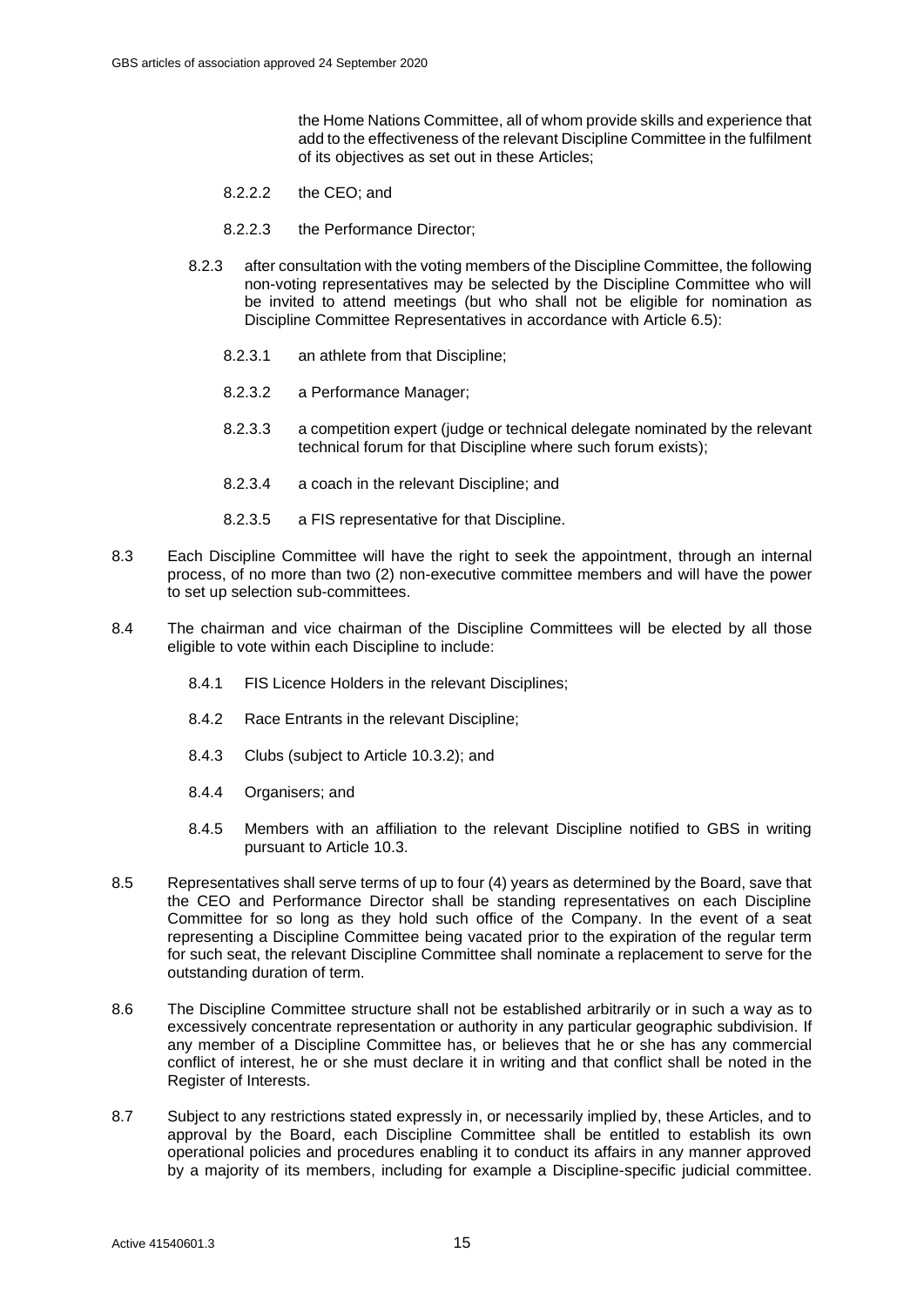Such policies and procedures shall at all times be consistent with and may not contradict GBS's Mission and Objectives, nor any of GBS's own policies and procedures, in each case as determined by the Board.

- 8.8 The Board (or designated committee) shall work with each Discipline Committee to develop plans, strategies and policies for submission to the CEO for the development and operation of their respective Disciplines at national and international level and to assist GBS in the operation of its programmes within the respective Disciplines. Each Discipline Committee shall be a permanent standing Committee so long as its respective Discipline (or where applicable at least one of its respective Disciplines) remains subject to the jurisdiction of GBS.
- 8.9 Each Discipline Committee shall be entitled to appoint patrons for that Discipline having such rights and entitlements commensurate to such position as the Discipline Committee shall from time to time prescribe.

# 8.10 **Discipline Committee Meetings**

- 8.10.1 Any action required or permitted to be taken at a meeting of a Discipline Committee may be taken without a meeting if, prior or subsequent to the action, the consent or consents in writing setting forth the action so taken shall be unanimously agreed to by all the members of the committee, as the case may be, and filed with the Chairman.
- 8.10.2 All meetings of each Discipline Committee shall be governed by the following provisions and any procedure adopted by the Discipline Committee which does not conflict with these provisions:
	- 8.10.2.1 each Discipline Committee shall meet so often as is necessary to carry out its business but, as a minimum, shall meet twice per annum;
	- 8.10.2.2 all meeting dates shall be established at the prior Discipline Committee meetings, with written notice of each meeting to be given at least twenty one (21) days prior to each meeting;
	- 8.10.2.3 four (4) members must be present for a meeting to be quorate. No business other than the appointment of the chairman of the meeting is to be transacted at a general meeting if the persons attending it do not constitute a quorum; and
	- 8.10.2.4 the Discipline Committees may establish additional meeting schedules, and procedures for calling extraordinary meetings, so long as such schedules and procedures do not conflict with these Articles.
- 8.10.3 Any member of any Discipline Committee not physically present at a meeting may participate in such meeting by the use of any telecommunications system or electronic media which enables him or her to engage in two-way communication with all of the other directors taking part in the meeting, and shall be deemed present in case of such participation.

#### <span id="page-17-0"></span>9. **Home Nations Committee**

- 9.1 Each Home Nation recognised by GBS shall be entitled for their properly constituted board to appoint to the Home Nations Committee two (2) persons from their Chief Executive Officer, their chairman or any other candidate with significant experience in coaching and/or competing in one or more of the Disciplines.
- 9.2 Each member of the Home Nations Committee shall serve for a term of four (4) years, and may be re-elected for two (2) further periods only.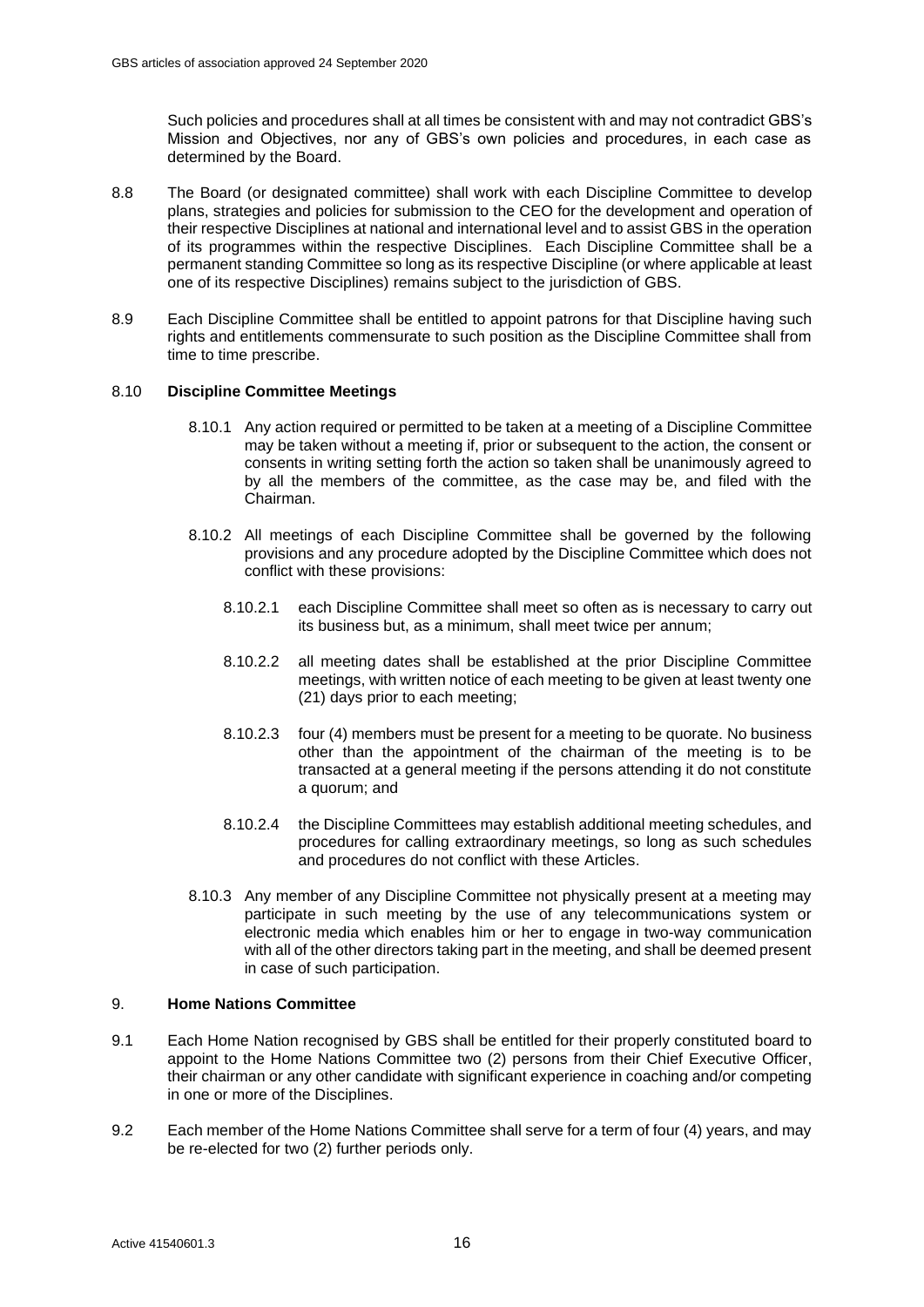- 9.3 The Home Nations Committee shall act as a nominations committee to elect two (2) Home Nation Directors to the Board pursuant to Article [6.5.4,](#page-9-8) such Directors being elected from two different Home Nations.
- 9.4 The Home Nations Committee shall work with each Discipline Committee Chairman regarding the appointment of members of the Discipline Committee in accordance with Articl[e 8.2.2.1](#page-15-3) and shall work with each Discipline Committee to develop plans, strategies and policies for the development and operation of athlete and coaching pathways and to assist GBS in the operation of its programmes and pathways within the respective Disciplines
- 9.5 The quorum for a meeting of the Home Nations Committee shall be three (3) and in the event of deadlock the chairman shall have a casting vote.

#### <span id="page-18-0"></span>10. **Members**

- 10.1 Becoming or ceasing to be a Member
	- 10.1.1 GBS may have multiple classes of Members including non-voting membership classes for individuals wishing to support GBS but not wishing, nor eligible, to gain the rights and benefits of a voting Member of each Discipline. In addition to different classes, the Board may also provide for different types of Memberships, such as individual, family, Club and young person and may prescribe such eligibility criteria applicable to the different classes and/or types of Membership as it may reasonably determine.
	- 10.1.2 In any matter submitted to vote of the general Membership of GBS by resolution of the Board, each Member (except those in the class of non-voting Members) shall have one (1) vote in relation to the Discipline to which that Member is affiliated.
	- 10.1.3 In elections to fill Discipline Committee seats, each Member (except for Clubs which shall have such voting rights as are set out in Article [10.3.2\)](#page-19-1) who holds a membership in the relevant Discipline shall be entitled to cast one (1) vote for each seat up for election, unless the Discipline Committee has adopted procedures to the contrary which have been approved by the Board in its discretion.
	- 10.1.4 Subject to Article [10.3.2,](#page-19-1) only Members who have attained the age of 16 will be permitted to vote.
	- 10.1.5 The Board may admit Members to GBS from time to time in accordance with these Articles.
	- 10.1.6 The provisions of section 113 of the Companies Act 2006 shall be observed by GBS and every Member shall either sign a written consent to become a Member or sign the register of Members on becoming a Member.
	- 10.1.7 The Board may from time to time make, vary and revoke rules relating to the levels of subscriptions or membership fees to be paid by the different categories of Member.
	- 10.1.8 All members who have attained the age of 16 shall have the right to vote on GBS matters at the Annual General Meeting.
	- 10.1.9 Relevant subscription fees shall be as determined by the Board from time to time.

# 10.2 **Applications for membership**

10.2.1 No person shall become a Member of GBS unless: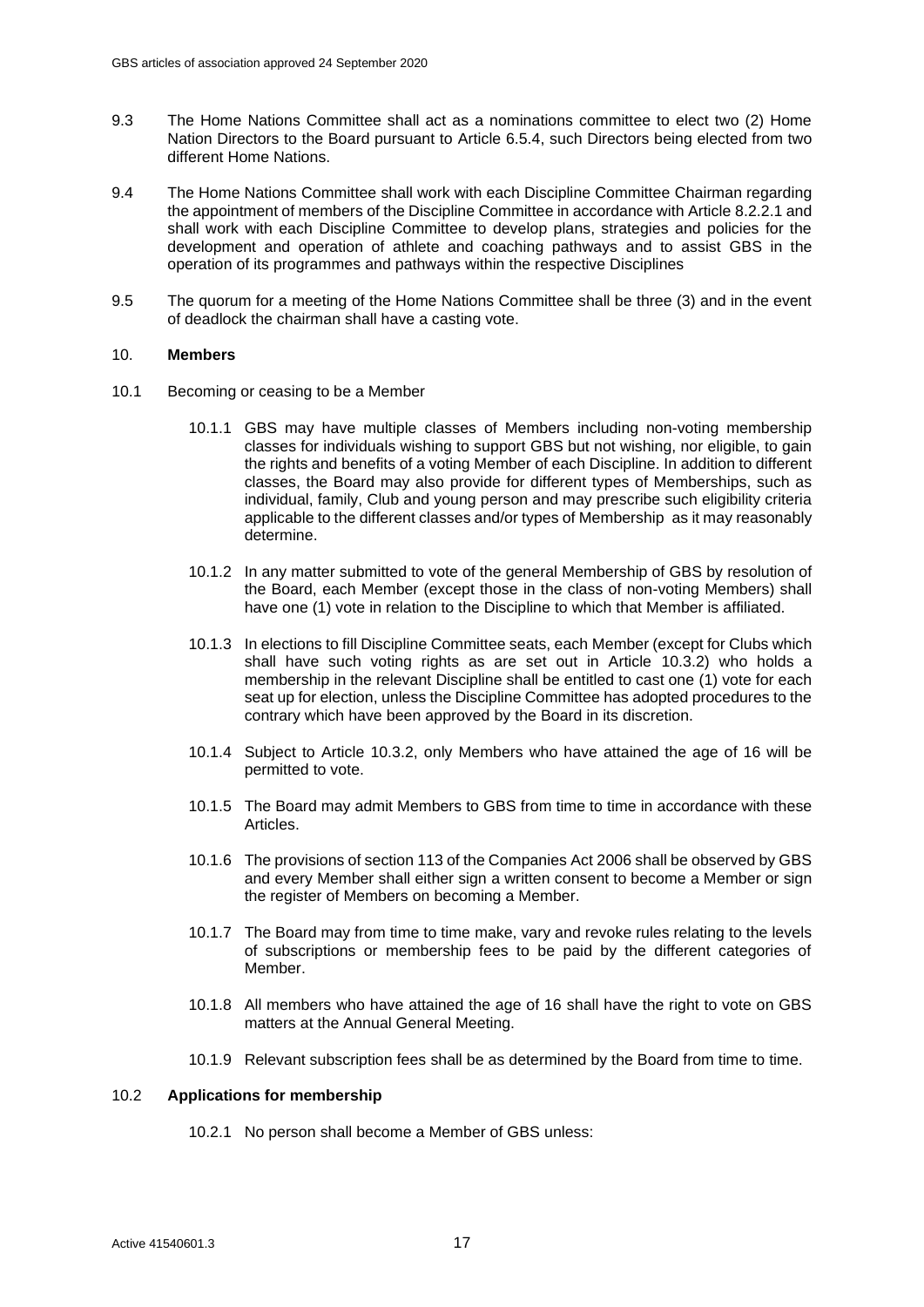- 10.2.1.1 that person has completed an application for Membership in a form approved by the directors, and
- 10.2.1.2 the application has been approved by GBS.

#### <span id="page-19-2"></span>10.3 **Member affiliation to a Discipline**

- 10.3.1 Every Member may from time to time be affiliated to one (1) Discipline only, which shall be that in respect of which such Member undertakes the greatest level of activity or otherwise at such Member's election. A Member's affiliation to a Discipline shall be notified to GBS in writing (which may include email) by means of their initial application form or otherwise.
- <span id="page-19-1"></span>10.3.2 Every Club shall be treated as, and have a right to vote as a Member in relation to a particular Discipline Committee matter provided that that Club has more than ten (10) Members of that Club who are affiliated to that particular Discipline Committee, in which case that Club shall have the right to cast one (1) vote. Each Club shall be entitled to one further vote for each additional ten (10) Members of that Club who are also affiliated to that particular Discipline Committee, up to a maximum number of twenty (20) votes for that Club across all of the Discipline Committees. For the avoidance of doubt, the vote of a Member who is under the age of 16 may count towards such Club votes.

#### 10.4 **Termination of membership**

- 10.4.1 A Member may withdraw from Membership of the Company by giving seven (7) days' notice to the Company in writing.
- 10.4.2 Membership is not transferable.

10.4.3 A person's Membership terminates when that person dies.

#### <span id="page-19-0"></span>11. **General Meetings**

#### 11.1 **Annual General Meeting**

The Company shall hold an AGM at a time and place determined by the Board, at its discretion, and in accordance with company law.

# 11.2 **Convening General Meetings**

The directors may call general meetings and, on the requisition of Members pursuant to the provisions of the Companies Acts, shall forthwith proceed to convene a general meeting in accordance with the Companies Acts.

#### 11.3 **Notice of General Meetings**

- 11.3.1 General meetings shall be called by at least fourteen (14) Clear Days' notice.
- 11.3.2 The notice shall specify the time, date and place of the meeting, the general nature of the business to be transacted and the terms of any resolution to be proposed at it.
- 11.3.3 Subject to the provisions of these Articles and to any restrictions imposed on members, the notice shall be given to all Members and to the Board and the auditors for the time being of the Company.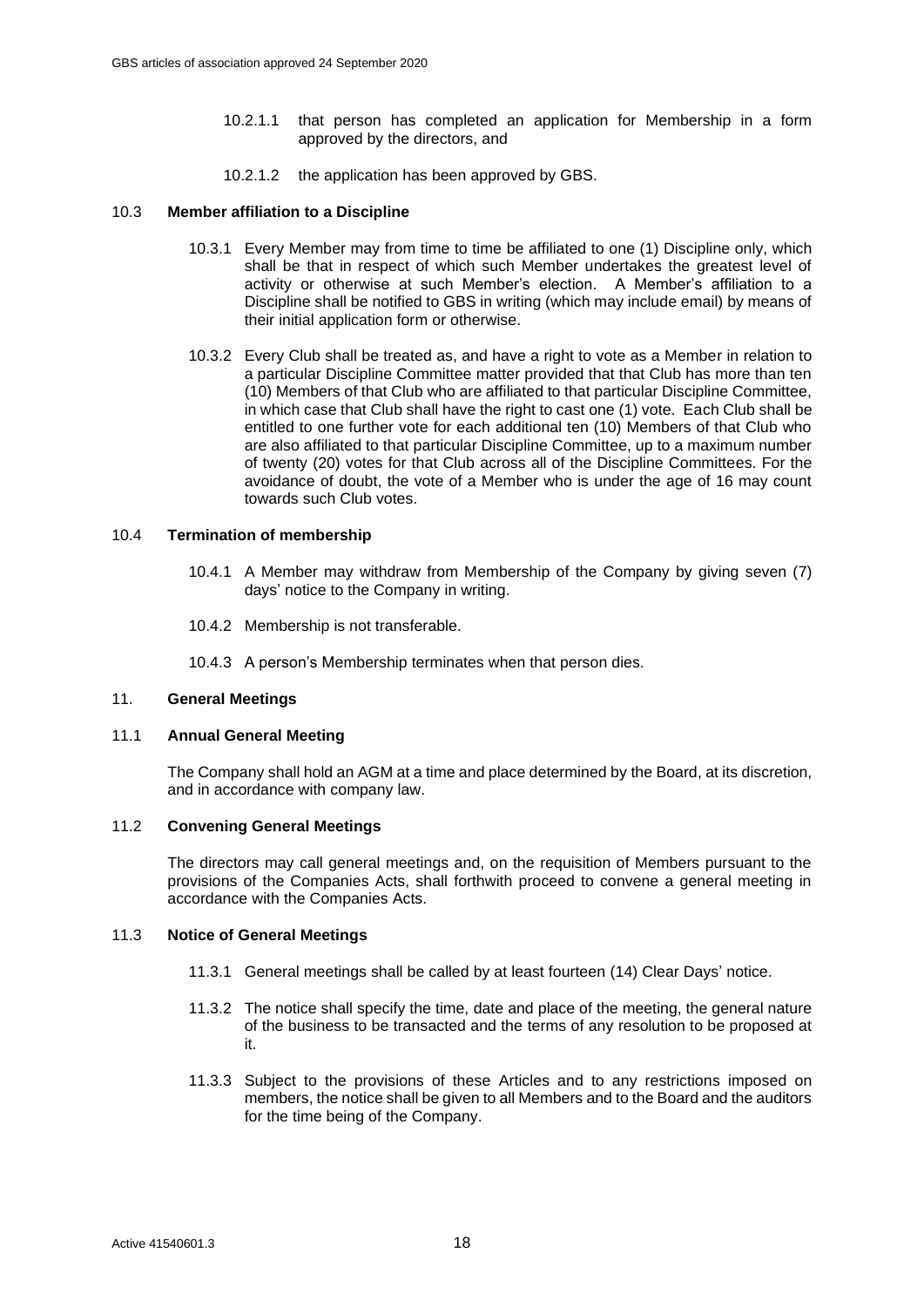11.3.4 The accidental omission to give notice of a meeting to, or the non-receipt of a notice of a meeting by, any person entitled to receive notice shall not invalidate the proceedings at that meeting.

#### 11.4 **Resolutions requiring special notice**

- 11.4.1 Subject always to Article [20,](#page-26-2) if CA 2006 requires special notice to be given of a resolution, then the resolution will not be effective unless notice of the intention to propose it has been given to the Company at least twenty-one (21) Clear Days before the general meeting at which it is to be proposed.
- 11.4.2 Where practicable, the Company must give the Members notice of the resolution in the same manner and at the same time as it gives notice of the general meeting at which it is to be proposed. Where that is not practicable, GBS must give the Members at least fourteen (14) Clear Days' notice before the relevant general meeting by advertisement in a newspaper with an appropriate circulation.

#### 11.5 **Attendance and speaking at general meetings**

- 11.5.1 A person is able to exercise the right to speak at a general meeting when that person is in a position to communicate to all those attending the meeting, during the meeting, any information or opinions which that person has on the business of the meeting, whether present in person or by video conference or equivalent.
- 11.5.2 A person is able to exercise the right to vote at a general meeting, whether present in person or by video conference or equivalent, when:
	- 11.5.2.1 that person is able to vote, during the meeting, on resolutions put to the vote at the meeting, and
	- 11.5.2.2 that person's vote can be taken into account in determining whether or not such resolutions are passed.
- 11.5.3 The directors may make whatever arrangements they consider appropriate to enable those attending a general meeting to exercise their rights to speak or vote at it, whether present in person or by video conference or equivalent.

#### 11.6 **Quorum for general meetings**

11.6.1 Ten (10) Members entitled to vote upon the business to be transacted shall be a quorum. No business other than the appointment of the chairman of the meeting is to be transacted at a general meeting if the persons attending it do not constitute a quorum.

#### 11.7 **Adjournment**

- 11.7.1 If the persons attending a general meeting within half an hour of the time at which the meeting was due to start do not constitute a quorum, or if during a meeting a quorum ceases to be present, the Chairman of the meeting must adjourn it.
- 11.7.2 When adjourning a general meeting, the Chairman of the meeting must either specify the time and place to which it is adjourned or state that it is to continue at a time and place to be fixed by the directors.
- 11.7.3 If the continuation of an adjourned meeting is to take place more than fourteen (14) days after it was adjourned, the Company must give at least seven (7) clear days' notice of it: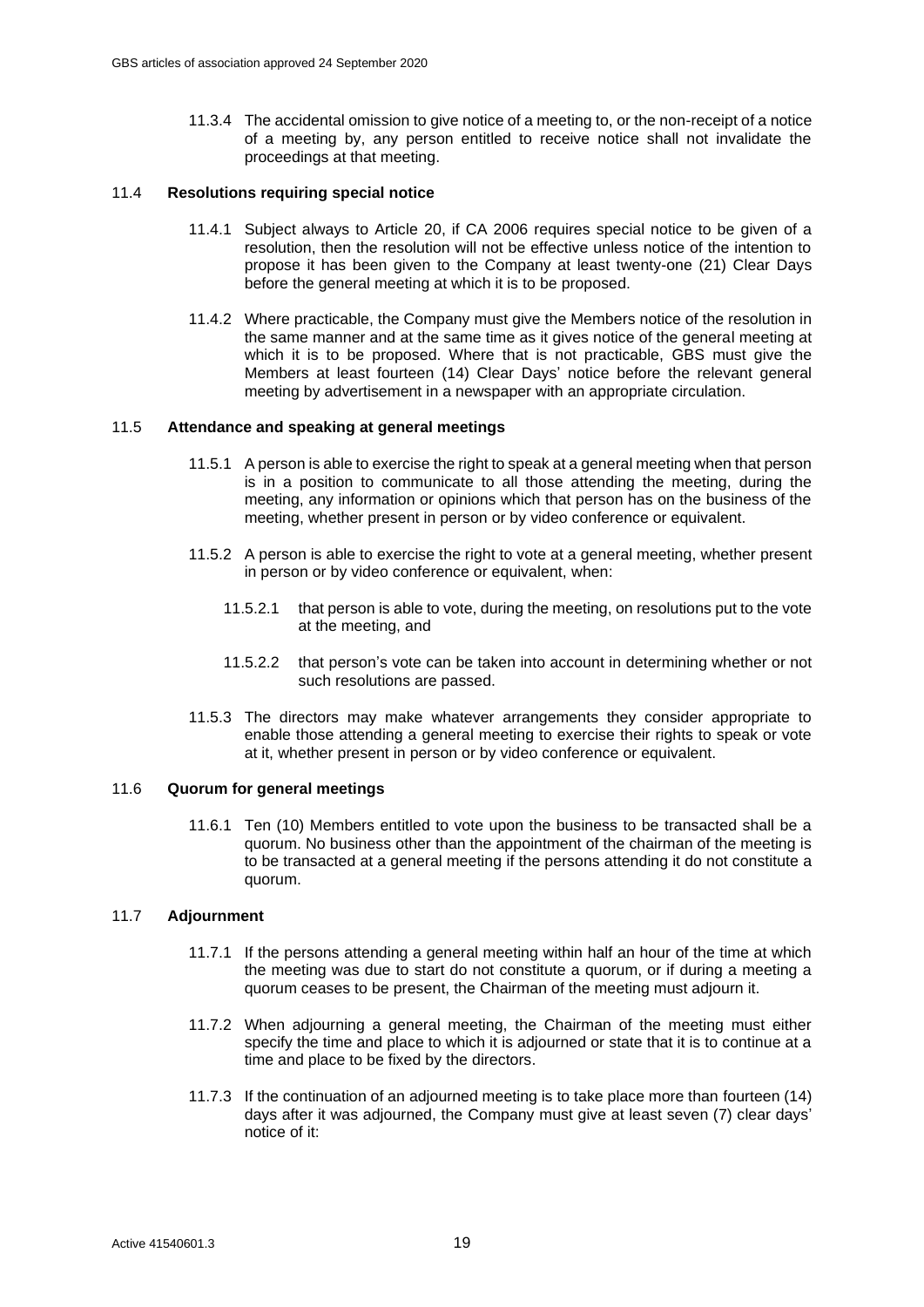- 11.7.3.1 to the same persons to whom notice of the Company's general meetings is required to be given, and
- 11.7.3.2 containing the same information which such notice is required to contain.

# 11.8 **Chairing general meetings**

The Chairman shall chair general meetings if present. If the Chairman is not present within ten (10) minutes of the time at which a meeting was due to start any other director may be appointed to chair the meeting.

# 11.9 **Attendance and speaking by directors and non-members**

- 11.9.1 Directors may attend and speak at general meetings, whether or not they are **Members**
- 11.9.2 The chairman of the meeting may permit other persons who are not Members of the Company to attend and speak at a general meeting.

# 11.10 **Voting at general meetings**

- 11.10.1 A resolution put to the vote of a general meeting shall be decided on a show of hands unless a poll is duly demanded in accordance with these Articles. Subject to any rights or restrictions to which Members are subject, on a show of hands, every Member who (being an individual) is present in person or (being a Club representative) is present in person or by video conference or equivalent by a duly authorised representative (unless the representative is himself or herself a Member in which case he or she shall have the aggregate of his or her Member and Club votes as appropriate for each vote) shall have one vote. A proxy shall not be entitled to vote on a show of hands.
- 11.10.2 No Member shall vote at any general meeting, either in person or by proxy, unless all monies presently payable by him or her to GBS have been paid.
- 11.10.3 Unless a poll is duly demanded, a declaration by the chairman of the meeting that a resolution has been carried or not carried by a particular majority and an entry to that effect in the minutes of the meeting shall be conclusive evidence of the fact without proof of the number or proportion of the votes recorded in favour or against the resolution.

#### 11.11 **Errors and disputes**

- 11.11.1 No objection may be raised to the qualification of any person voting at a general meeting except at the meeting or adjourned meeting at which the vote objected to is tendered, and every vote not disallowed at the meeting is valid.
- 11.11.2 Any such objection must be referred to the chairman of the meeting, whose decision is final.

# 11.12 **Poll votes**

- 11.12.1 A poll on a resolution may be demanded:
	- 11.12.1.1 in advance of the general meeting where it is to be put to the vote, or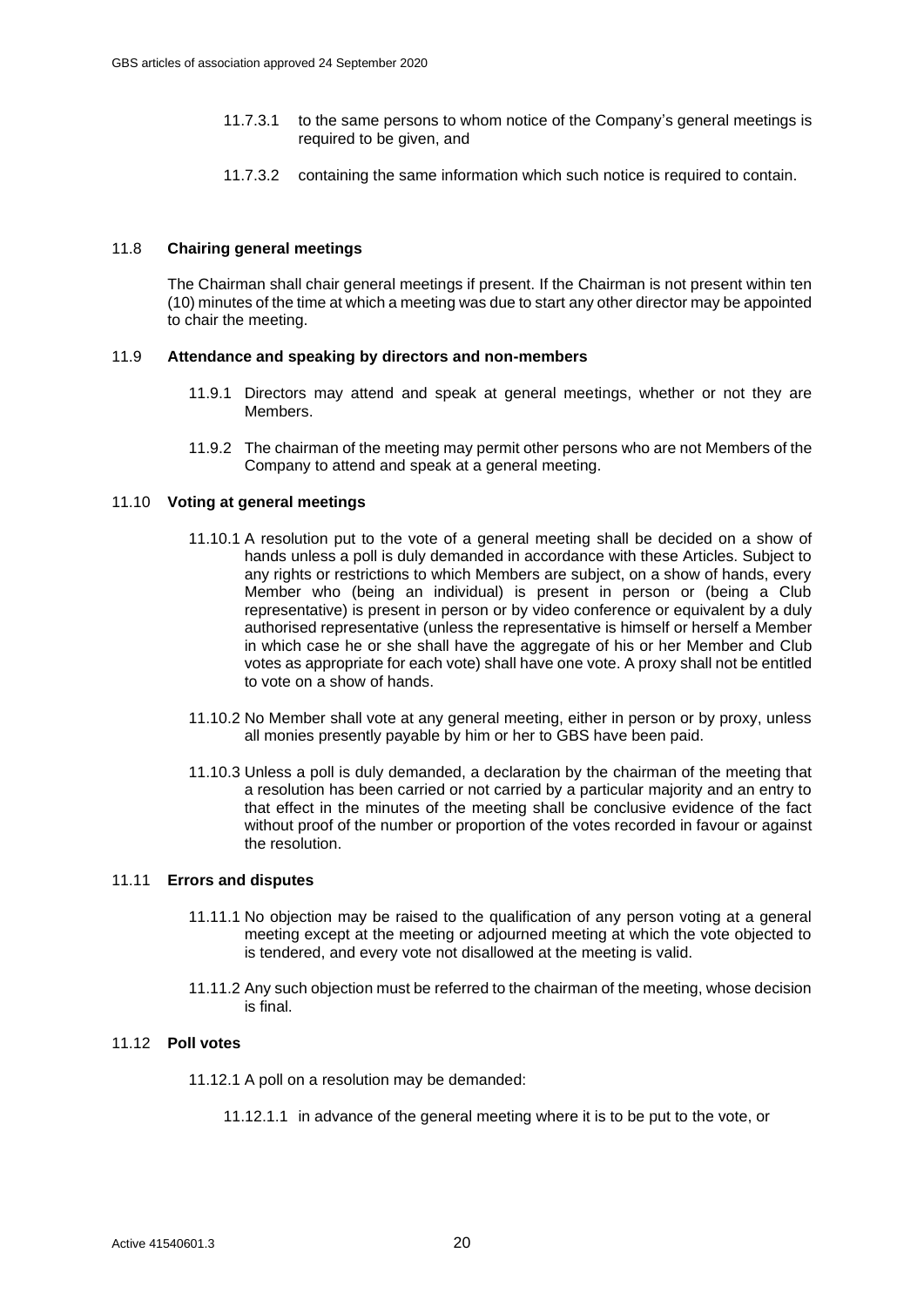- 11.12.1.2 at a general meeting, either before a show of hands on that resolution or immediately after the result of a show of hands on that resolution is declared.
- 11.12.2 A poll may be demanded by:
	- 11.12.2.1 the chairman of the meeting;
	- 11.12.2.2 the directors; or
	- 11.12.2.3 a person or persons representing not less than one tenth of the total voting rights of all the Members having the right to vote on the resolution.
- 11.12.3 A demand for a poll may be withdrawn if
	- 11.12.3.1 the poll has not yet been taken, and
	- 11.12.3.2 the chairman of the meeting consents to the withdrawal.
- 11.12.4 Polls must be taken immediately and in such manner as the chairman of the meeting directs.

#### <span id="page-22-0"></span>11.13 **Content of proxy notices**

- 11.13.1 Subject to the provisions of these Articles, a Member is entitled to appoint another person as his or her proxy to exercise all or any of his or her rights to attend and to speak and vote at a general meeting.
- 11.13.2 Proxies may only validly be appointed by a notice in writing (a "proxy notice"), which:
	- 11.13.2.1 states the name and address of the Member appointing the proxy;
	- 11.13.2.2 identifies the person appointed to be that Member's proxy and the general meeting in relation to which that person is appointed;
	- 11.13.2.3 is signed by or on behalf of the Member appointing the proxy, or is authenticated in such manner as the directors may determine; and
	- 11.13.2.4 is delivered to the Company in accordance with the Articles and any instructions contained in the notice of the general meeting to which they relate.
- 11.13.3 The Company may require proxy notices to be delivered in a particular form, and may specify different forms for different purposes.
- 11.13.4 Proxy notices may specify how the proxy appointed under them is to vote (or that the proxy is to abstain from voting) on one (1) or more resolutions.
- 11.13.5 Unless a proxy notice indicates otherwise, it must be treated as:
	- 11.13.5.1 allowing the person appointed under it as a proxy discretion as to how to vote on any ancillary or procedural resolutions put to the meeting, and
	- 11.13.5.2 appointing that person as a proxy in relation to any adjournment of the general meeting to which it relates as well as the meeting itself.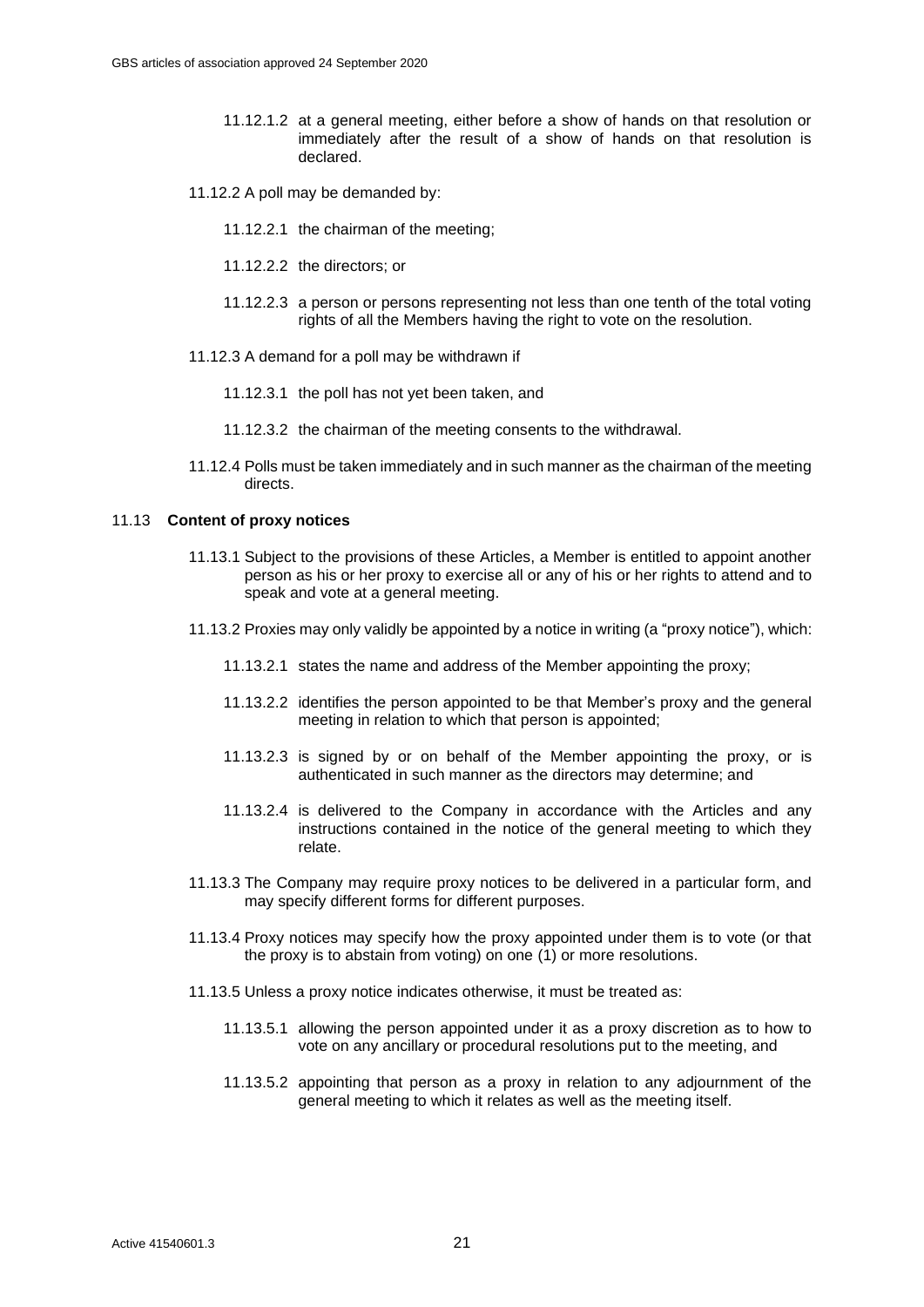# 11.14 **Delivery of proxy notices**

- 11.14.1 Any notice of a general meeting must specify the address at which the Company or its agents will receive proxy notices relating to that meeting delivered in hard copy or electronic form.
- 11.14.2 A person who is entitled to attend, speak or vote (either on a show of hands or on a poll) at a general meeting remains so entitled in respect of that meeting or any adjournment of it, even though a valid proxy notice has been delivered to the Company by or on behalf of that person.
- 11.14.3 An appointment under a proxy notice may be revoked by delivering to the Company a notice in writing given by or on behalf of the person by whom or on whose behalf the proxy notice was given.
- 11.14.4 A notice revoking a proxy appointment only takes effect if it is delivered before the start of the meeting or adjourned meeting to which it relates.
- 11.14.5 If a proxy notice is not executed by the person appointing the proxy, it must be accompanied by written evidence of the authority of the person who executed it to execute it on the appointor's behalf.

#### 11.15 **Written Resolutions**

A resolution of the Members may be passed as a written resolution in accordance with chapter 2 of part 13 of CA 2006.

#### <span id="page-23-0"></span>12. **Conflicts of interest and ethical practices**

- 12.1 Provided that he or she has disclosed to the Board the nature and extent of any material interest held by him or her, notwithstanding his or her office, a director:
	- 12.1.1 may be a party to, or otherwise interested in, any transaction or arrangement with the GBS or in which the GBS is otherwise interested;
	- 12.1.2 may be a director or other officer of, or employed by, or a party to any transaction or arrangement with, or otherwise interested in, any body corporate promoted by the GBS or in which the GBS is otherwise interested; and
	- 12.1.3 subject to the provisions of CA 2006, shall not, by reason of his or her office, be accountable to the GBS for any benefit which he or she derives from any such office or employment or from any such transaction or arrangement or from any interest in any such body corporate and no such transaction or arrangement shall be liable to be avoided on the ground of any such interest or benefit,

provided always that he or she has declared such interest in advance and registered the same in the Register of Interests.

- 12.2 Save as otherwise provided by the Companies Acts and these Articles, a director shall not vote at a meeting of the Board or of a sub-committee of the Board on any resolution concerning a matter in which he or she has, directly or indirectly, an interest or duty which is material and which conflicts or may conflict with the interests of GBS. The Board shall adopt a written code of conduct for GBS which shall include the requirement that each officer and member of the Board and of each Discipline Committee annually agree in writing to abide by such code.
- 12.3 The code of conduct identified above shall be administered by the Audit and Risk Committee, and shall include at least the following restrictions: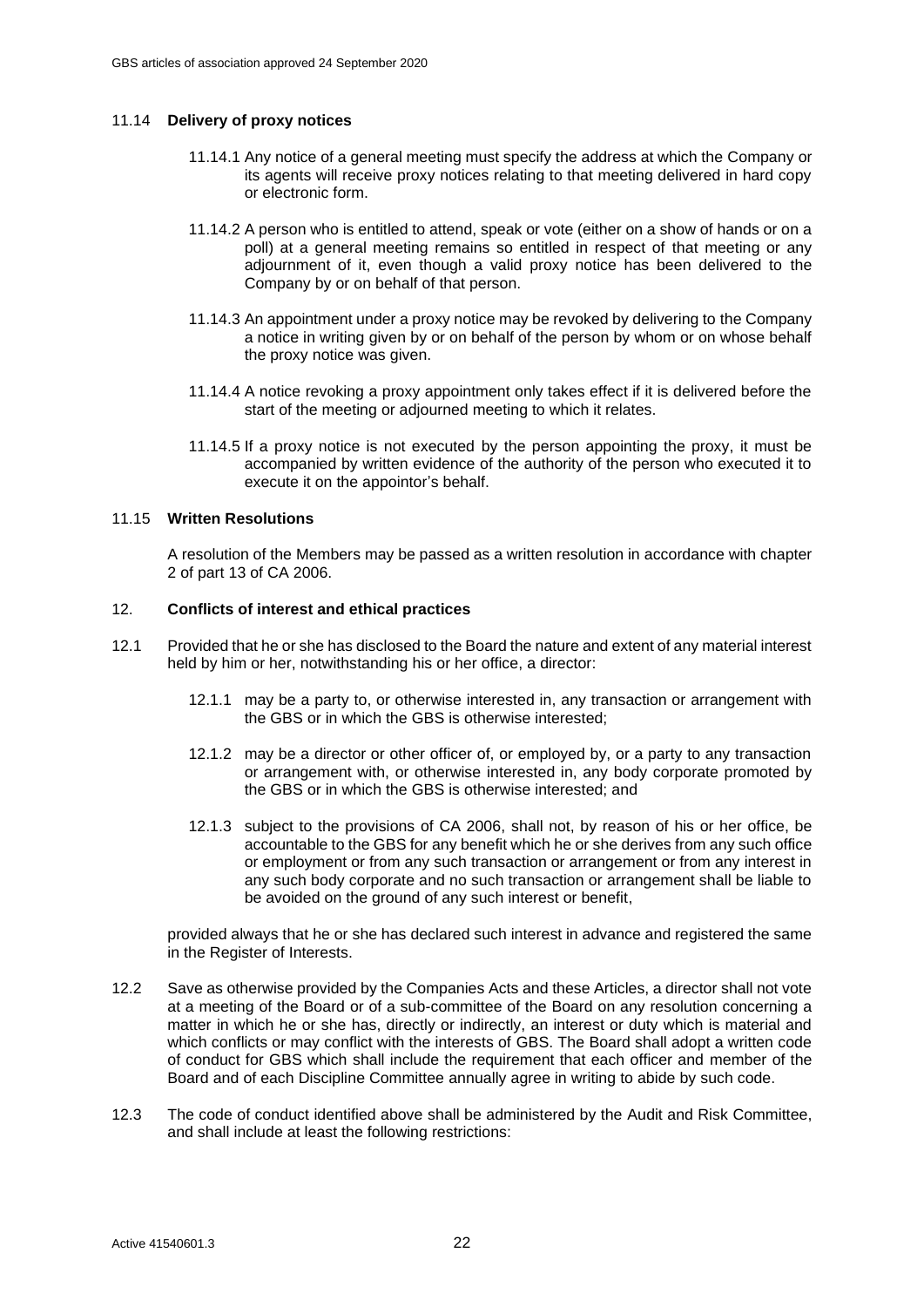- 12.3.1 any officer of GBS, or Member of the Board, or of any Discipline Committee, who has a financial or commercial interest in any contract or transaction or activity involving GBS shall have no vote with respect to approval of such contract or transaction or activity; and
- 12.3.2 subject to Article [6.15,](#page-11-0) no director of GBS, Member of the Discipline Committee or other GBS Member, shall receive any form of compensation or reimbursement of travel expenses from GBS unless specifically authorised by the Board, except that the CEO may be reimbursed for travel expenses.

# 12.4 **Authorisation of directors' conflicts of interest**

If a Conflict Situation arises, the directors may authorise it for the purposes of s.175(4)(b) of CA 2006 by a resolution of the directors made in accordance with that section and these Articles. At the time of the authorisation, or at any time afterwards, the directors may impose any limitations or conditions or grant the authority subject to such terms which (in each case) they consider appropriate and reasonable in all the circumstances. Any authorisation may be revoked or varied at any time in the discretion of the directors.

# <span id="page-24-0"></span>13. **Indemnification**

- 13.1 Subject always to the provisions of CA 2006, a director of GBS may be indemnified out of GBS's assets against:
	- 13.1.1 any liability incurred by that person in connection with any negligence, default, breach of duty or breach of trust in relation to GBS;
	- 13.1.2 any liability incurred by that person in connection with the activities of GBS in its capacity as a trustee of an occupational pension scheme (as defined in Section 235(6) of the CA 2006) (if appropriate); and
	- 13.1.3 any other liability incurred by that person as an officer of GBS.
- 13.2 This Articl[e 13](#page-24-0) does not authorise any indemnity which would be prohibited or rendered void by any provision of the Companies Acts or by any other provision of law.

# <span id="page-24-1"></span>14. **Means of communication to be used**

- 14.1 Subject to the Articles, anything sent or supplied by or to GBS under the Articles may be sent or supplied in any way in which of CA 2006 provides for documents or information which are authorised or required by any provision of CA 2006 to be sent or supplied by or to GBS.
- <span id="page-24-2"></span>14.2 Any notice, document or other information shall be deemed served on or delivered to the intended recipient:
	- 14.2.1 if properly addressed and sent by prepaid United Kingdom first class post to an address in the United Kingdom, forty-eight (48) hours after it was posted;
	- 14.2.2 if properly addressed and delivered by hand, when it was given or left at the appropriate address;
	- 14.2.3 if properly addressed and sent or supplied by electronic means forty-eight (48) hours after the document or information was sent or supplied, and
	- 14.2.4 if sent or supplied by means of a website, when the material is first made available on the website or (if later) when the recipient receives (or is deemed to have received) notice of the fact that the material is available on the website.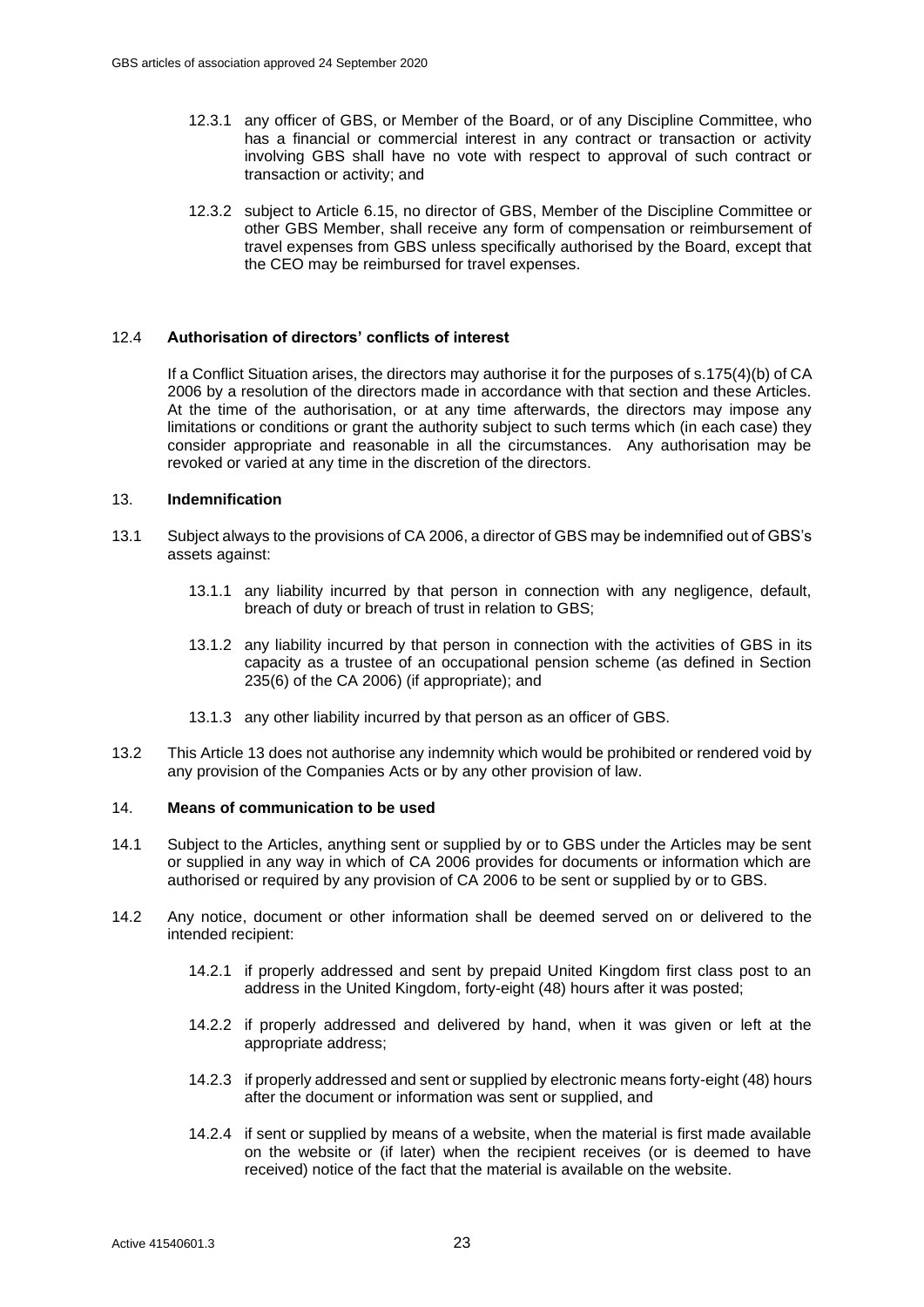For the purposes of this Article [14.2,](#page-24-2) no account shall be taken of any part of a day that is not a working day.

- 14.3 In proving that any notice, document or other information was properly addressed by any method referred to in Article 14.2, it shall be sufficient to show that the notice, document or other information was delivered to an address permitted for the purpose of CA 2006.
- 14.4 Subject to the Articles, any notice or document to be sent or supplied to a director in connection with the taking of decisions by directors may also be sent or supplied by the means by which that director has asked to be sent or supplied with such notices or documents for the time being.
- 14.5 A director may agree with GBS that notices or documents sent to that director in a particular way are to be deemed to have been received within a specified time of their being sent, and for the specified time to be less than forty-eight (48) hours.
- 14.6 In the case of joint members, all notices or documents shall be given to the joint member whose name stands first in the register in respect of the joint holding. Notice so given shall be sufficient notice to all of the joint members. Where there are joint members, anything which needs to be agreed or specified in relation to any notice, document or other information to be sent or supplied to them can be agreed or specified by any one of the joint members. The agreement or specification of the joint member whose name stands first in the register will be accepted to the exclusion of the agreement or specification of any other joint member(s) whose name(s) stand later in the register.

#### <span id="page-25-0"></span>15. **Company seals**

- 15.1 Any common seal may only be used by the authority of the directors.
- 15.2 The directors may decide by what means and in what form any common seal is to be used.
- 15.3 Unless otherwise decided by the directors, if GBS has a common seal and it is affixed to a document, the document must also be signed by either at least two (2) authorised persons or at least one (1) authorised person in the presence of a witness who attests the signature. In accordance with the Companies Acts, the Company may execute any deeds by two (2) directors or one (1) director, whose signature shall be witnessed, and in each case the common seal need not be affixed.
- 15.4 For the purposes of this Article, an authorised person is:
	- 15.4.1 any director of GBS;
	- 15.4.2 the Company Secretary (if any); or
	- 15.4.3 any person authorised by the directors for the purpose of signing documents to which the common seal is applied.

#### <span id="page-25-1"></span>16. **No right to inspect accounts and other records**

Except as provided by law or authorised by the directors or an ordinary resolution of GBS, no person is entitled to inspect any of GBS's accounting or other records or documents merely by virtue of being a Member.

# <span id="page-25-2"></span>17. **Provision for employees on cessation of business**

The directors may decide to make provision for the benefit of persons employed or formerly employed by GBS or any of its subsidiaries (other than a director or former director) in connection with the cessation or transfer to any person of the whole or part of the undertaking of GBS or that subsidiary.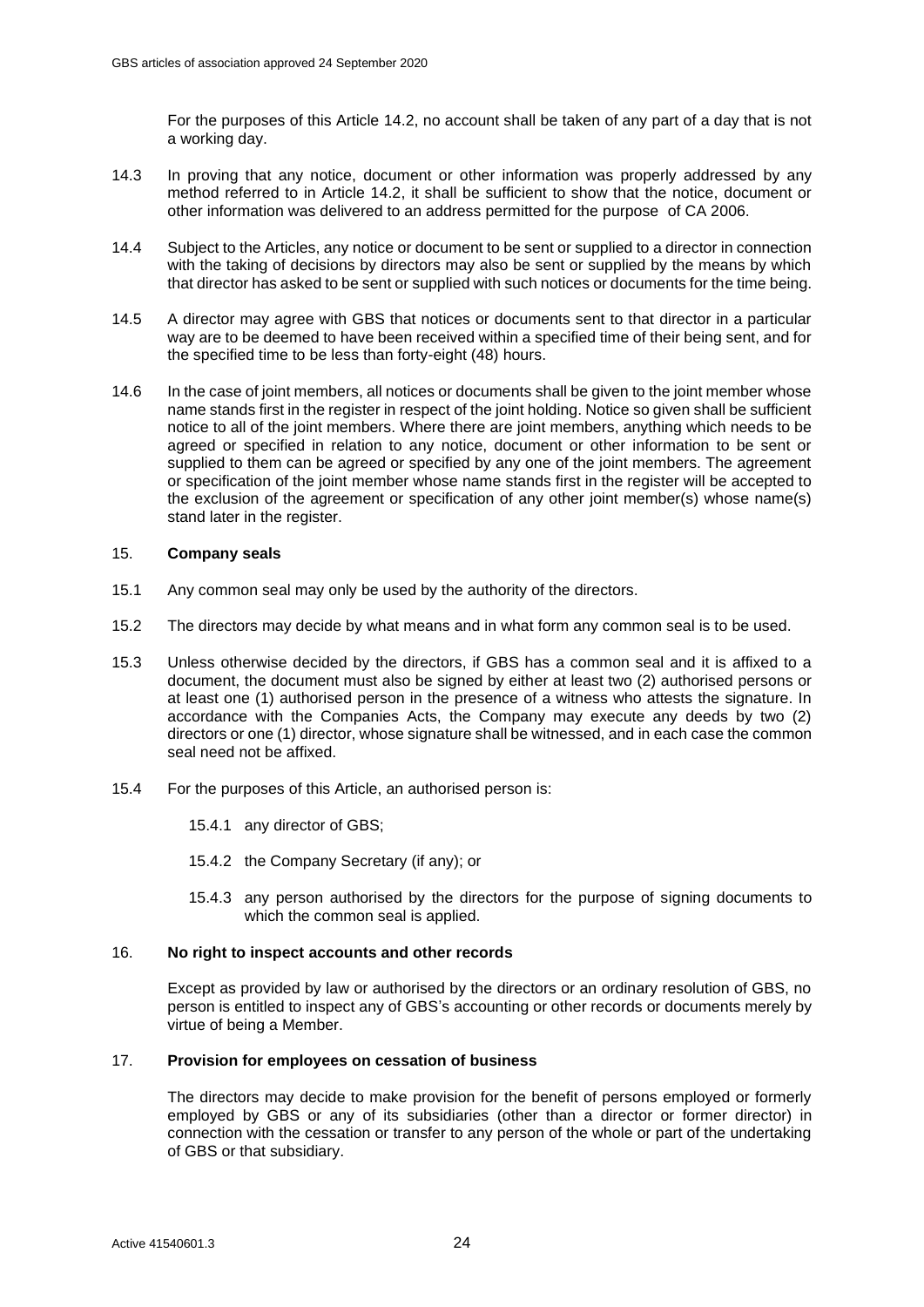#### <span id="page-26-0"></span>18. **Insurance**

- 18.1 The directors may decide to purchase and maintain insurance, at the expense of GBS, for the benefit of any director or former director and/or director or former director of any associated company of GBS in respect of any relevant loss.
- 18.2 In this Article [18:](#page-26-0)
	- 18.2.1 a "relevant loss" means any loss or liability which has been or may be incurred by a director or former director and/or director or former director of any associated company of GBS in connection with that person's duties or powers in relation to GBS, any associated company or any pension fund or employees' share scheme of GBS or associated company, and
	- 18.2.2 companies are associated if one is a subsidiary of the other or both are subsidiaries of the same body corporate.

#### <span id="page-26-1"></span>19. **Bye-laws and Regulations**

- 19.1 The Board shall be empowered to enact bye-laws for the purpose of regulating any matters not mentioned in these Articles which are consistent with these Articles. The Board shall be empowered to alter, suspend or rescind any of the bye-laws from time to time as they think fit provided always that such action is in accordance with the spirit as well as the letter of these Articles.
- 19.2 Any bye-laws in force for the time being shall be binding upon every Member.
- 19.3 Notice of any new, altered, suspended or rescinded bye-laws shall be given to each Member and shall be ratified by the Members at the subsequent AGM.
- 19.4 Both the Board and the Members shall at all times act in accordance with the requirements of FIS and the BOA, as well as their bye-laws, guidelines and mission statements the provisions of which, so far as they do not conflict with these Articles, shall be deemed to be incorporated in these Articles.

#### <span id="page-26-2"></span>20. **Amendments to the Articles**

- 20.1 The Company may amend this constitution by special resolution at an AGM. Unless such amendments have already been approved by the Board, any proposal to alter this constitution must be sent to the Board by no later than forty (40) days prior to the scheduled date for the AGM.
- 20.2 Where the Company amends its constitution it must send to Companies House a copy of the new constitution as amended and a copy of the resolution passing the new constitution not later than fifteen (15) days after the resolution is passed.